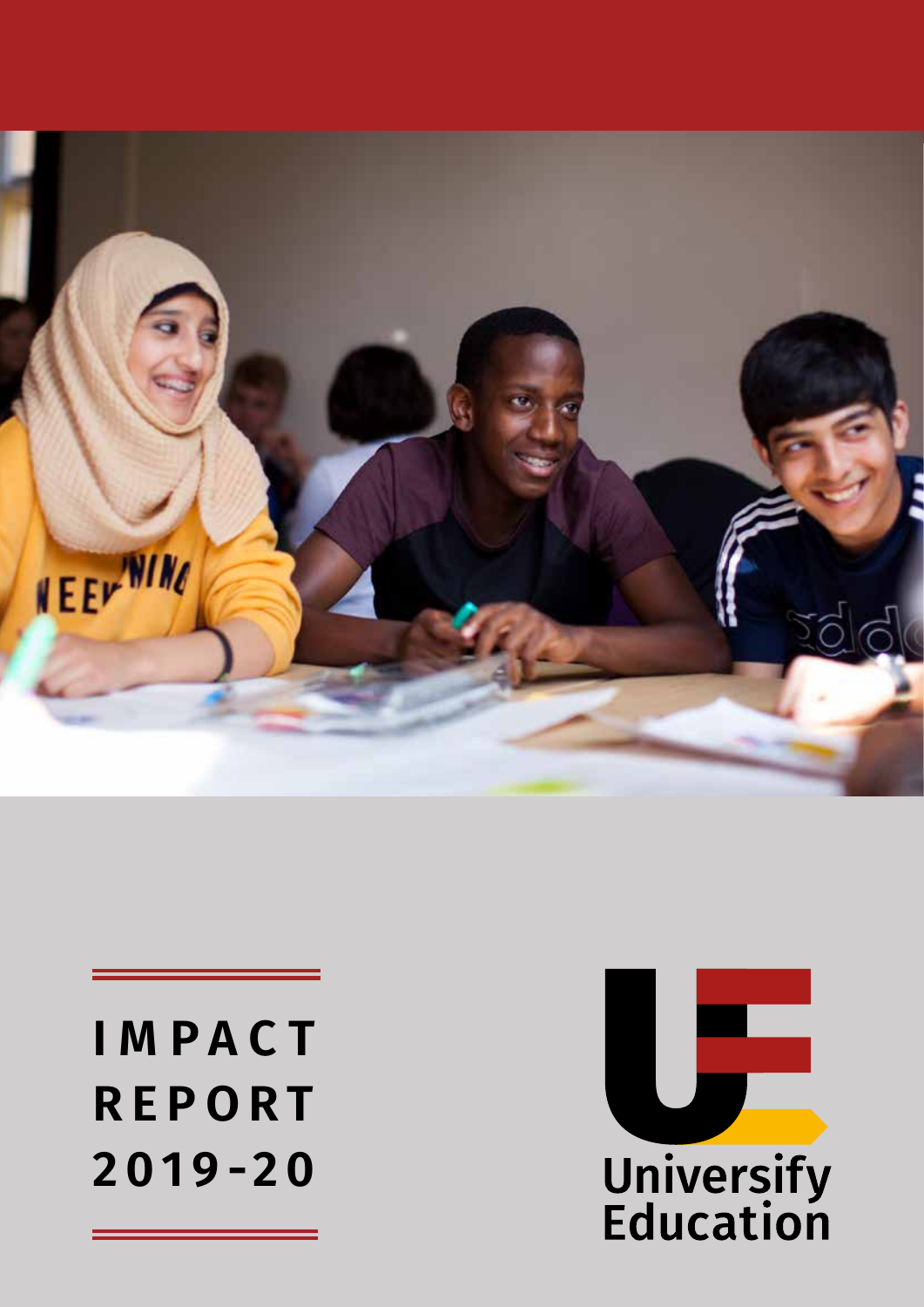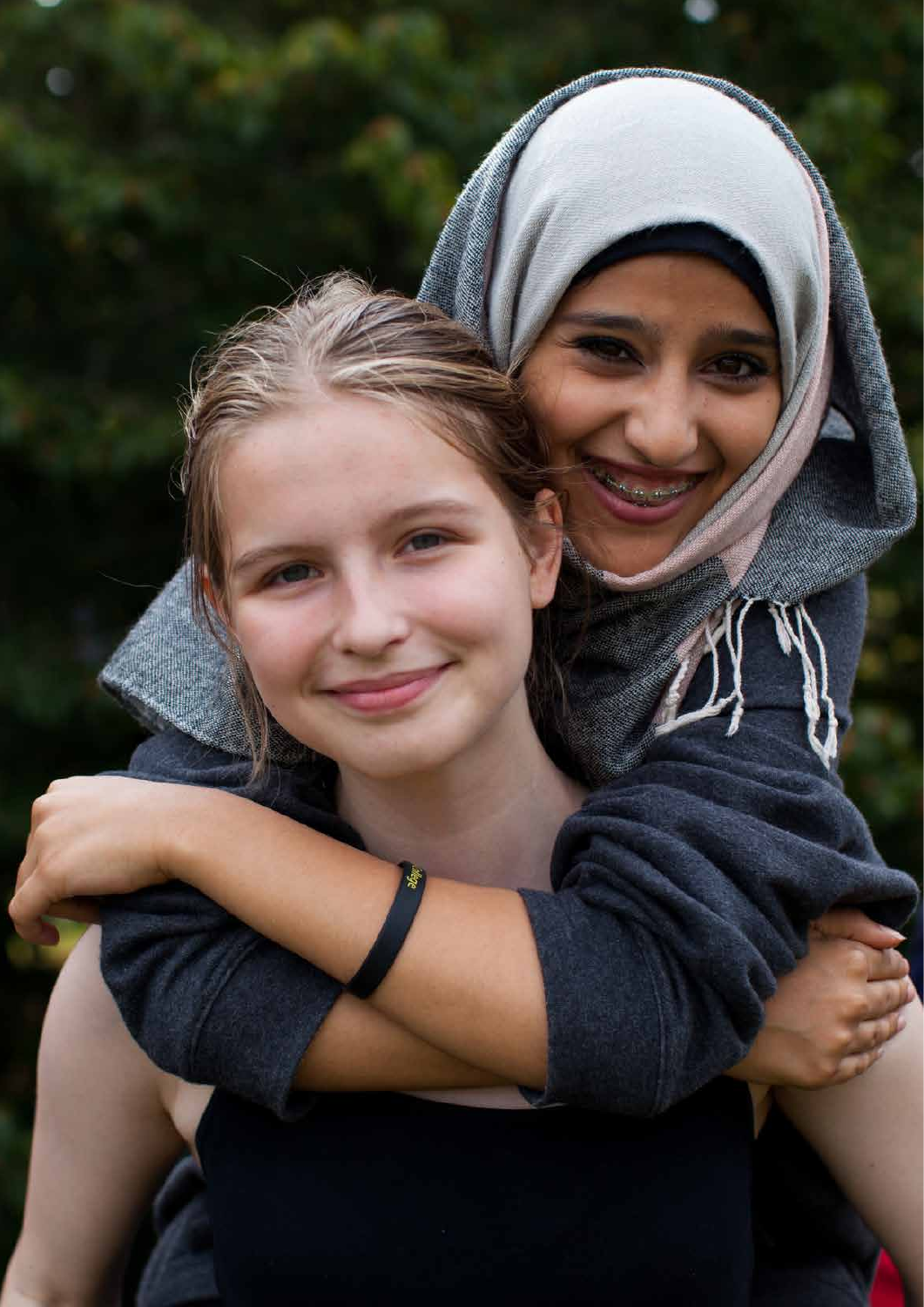### **Foreword Contents**

The only thing better than progress is the potential for even more.

In that spirit, our warmest wishes go to the very first Universify participants, from our 2016–17 programme. Whatever path they've taken, inside or outside university, we're delighted to see how far they've come — and we can't wait to see what they achieve next.

Many are now enrolled at such selective institutions as Imperial College London, King's College London and the University of Oxford, where we host our residential courses. They tell us they couldn't have done it without Universify, and our impact shines through in the data.

Using UCAS Strobe data we found that our participants were more likely to go to university than non-participants, and nearly three-quarters of our applicants set their sights on Russell Group institutions; unimaginable before Universify.

Next year, with a larger cohort, we look forward to demonstrating the final link in the chain: a significant increase in enrolment at the most selective universities.

Success comes in many forms, though. Even if our participants pursue alternative routes, away from university, we're honoured to provide memorable and meaningful experiences that help inform their decisions. This year we'll develop a methodology to measure that too.

The number of participants we work with continues to grow. It's hugely encouraging to see consistent improvement in their attainment and their aspirations, thanks to Universify.

Which brings us to us. There are reasons to feel pride in everything Universify has accomplished so far, but even more reasons to feel excited about what we'll accomplish next, especially now we have the support of our principal corporate sponsor, Macquarie Group Foundation.

So, we present this report with our eyes fixed firmly on the future. Progress, and the potential for even more.

#### **Harry Hortyn, Chair of Trustees, Universify Education**

| <b>IMPACT SUMMARY</b>                            | 4  |
|--------------------------------------------------|----|
| <b>EXECUTIVE SUMMARY</b>                         | 5  |
| <b>PARTICIPANT TESTIMONIAL</b>                   | 6  |
| <b>WHO WE ARE</b>                                | 7  |
| <b>WHAT WE DO</b>                                | 9  |
| <b>PARTICIPANT JOURNEY</b>                       | 10 |
| <b>WHO WE SUPPORT</b>                            | 11 |
| <b>WHERE OUR PARTICIPANTS</b><br><b>ARE FROM</b> | 13 |
| <b>WHAT WE HAVE ACHIEVED SO</b><br><b>FAR</b>    | 14 |
| <b>PARTICIPANT TESTIMONIAL</b>                   | 20 |
| <b>HOW WE MEASURE OUR</b><br><b>IMPACT</b>       | 21 |
| <b>WHAT WE HAVE LEARNT</b>                       | 24 |
| <b>COST OF PROVIDING</b><br><b>UNIVERSIFY</b>    | 26 |
| <b>WHERE WE ARE GOING</b>                        | 28 |
| <b>THANK YOU</b>                                 | 29 |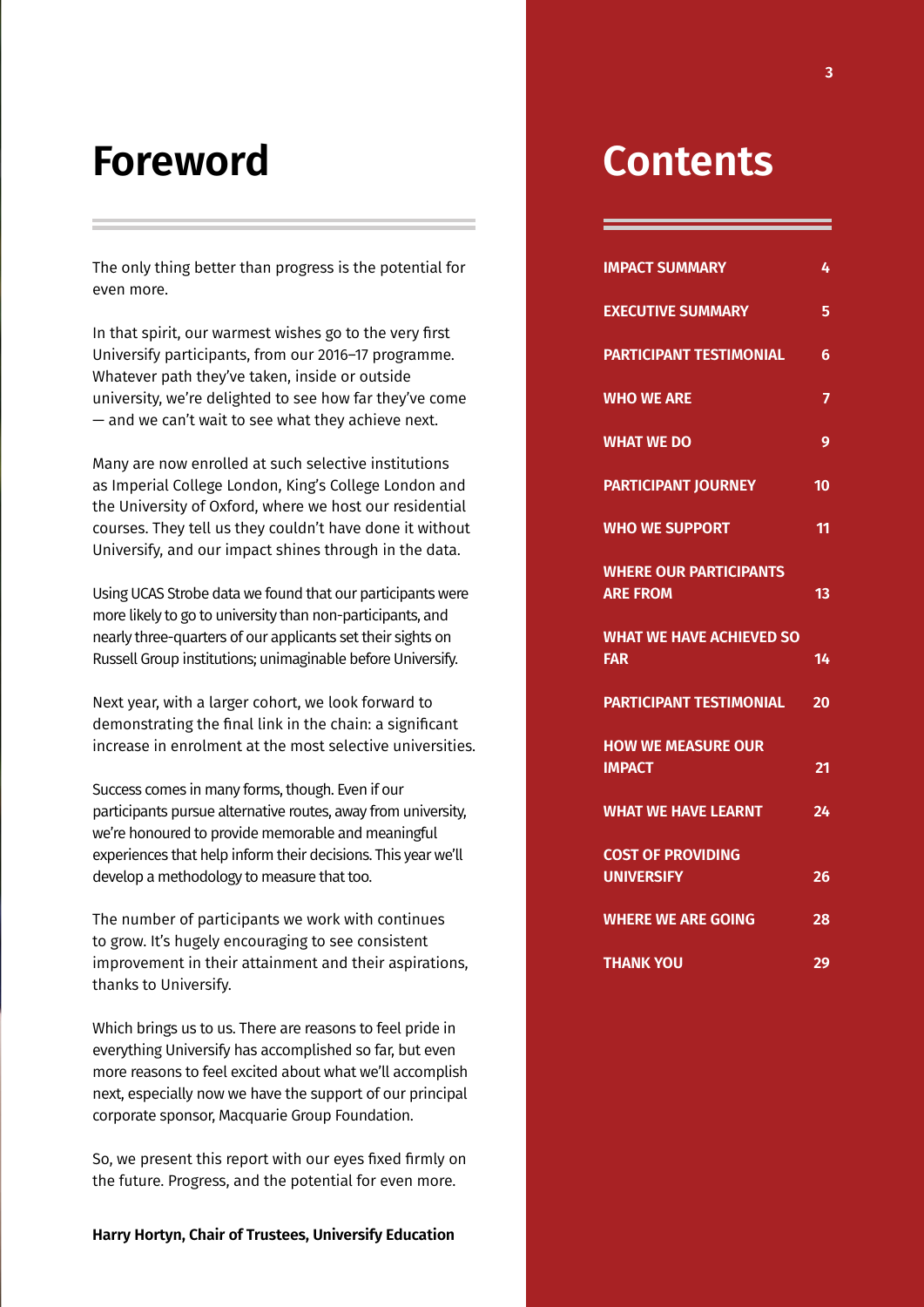### **Impact summary**

#### **OVER THE LAST FOUR YEARS WE HAVE WORKED WITH**



#### **WE INCREASED PARTICIPANT ASPIRATIONS TO APPLY TO HIGHLY-SELECTIVE UNIVERSITIES**



Percentage of students likely to apply **before** summer residential Percentage of students likely to apply **after** summer residential

#### **WE HAVE CONTRIBUTED TO IMPROVED GCSE ATTAINMENT**



#### **INCREASED SUCCESSFUL APPLICATIONS TO UNIVERSITY COMPARED TO A TAILORED BENCHMARK**

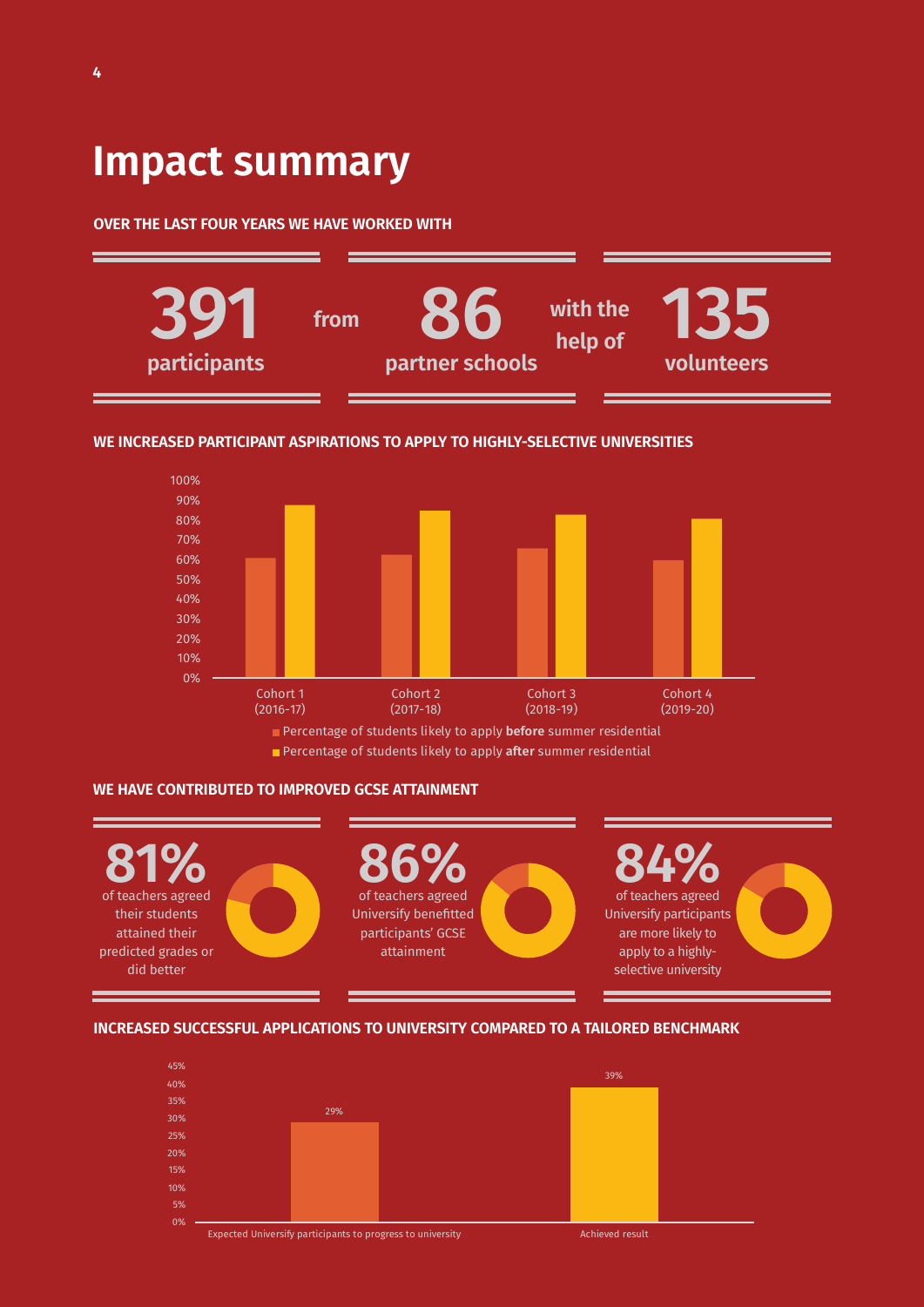# **Executive summary**

WE HAVE INCREASED APPLICATIONS TO HIGHLY-SELECTIVE UNIVERSITIES FOR PARTICIPANTS COMING FROM UNDER-REPRESENTED BACKGROUNDS

#### **UNIVERSIFY PARTICIPANTS BECOME UNIVERSITY STUDENTS**

2019-20 has been a groundbreaking year for us. Our first cohort have applied to university and taken up offers at highly-selective universities, including the University of Oxford, where our courses are held.

Through our summer residential, monthly coaching, and Easter GCSE revision residential we have been able to boost participant aspirations and GCSE attainment. We are delighted to see this impact has translated into a statistically significant effect on university applications despite the small sample size.

By starting earlier than existing access and outreach programmes we have widened the pool of prospective applicants from non-selective state schools, complementing the existing provision for Year 12 students.

#### **MORE PARTICIPANTS, MORE IMPACT**

We have continued to expand our programme, working with more schools, participants, and host partners. In August 2019, 149 participants completed our summer residential and we ran our first course in partnership with Jesus College, in addition to continuing to run courses at Somerville College and St Hugh's College, all at the University of Oxford.

Our programme is proven to overcome three key barriers to entry to highly-selective universities for students from under-represented backgrounds: limited aspirations, feeling out of place at university, and limited attainment. Even with a larger cohort we have continued to have a positive impact as we seek to overcome these barriers.

- **• University applications** independent analysis by UCAS Strobe found a significantly higher number of participants from Cohort 1 applying to university compared to a database of potential applicants.1 We saw a 10 percentage point increase in successful university applications compared to a benchmark based on backgrounds matching those of our participants.
- **• Increased aspirations** there is a 22 percentage point average increase in participants saying they are 'very likely' or 'fairly likely' to apply to a highly-selective university from 2016 to 2019.
- **• Increased attainment** 84% of our lead teachers agreed that Universify benefitted GCSE attainment and 81% reported that participants achieved their predicted grades or better.
- **• Students feel comfortable in a university setting** — 93% of all Universify participants have felt comfortable on the course and among the student group, overcoming the barrier of feeling out of place in a highly-selective university.

### **INCREASING OUR REACH AND EXTENDING OUR IMPACT**

In 2019, we received a multi-year grant from the Macquarie Group Foundation enabling us to expand our programme. We aim to grow beyond the University of Oxford, working with more highlyselective universities, including the University of Cambridge. We will also refine our impact measurement of GCSE attainment, participant university destinations, and their ability to make an informed decision about their future education. We will use these insights to improve our programme to achieve our vision of universities being open to anyone with academic potential, regardless of their background.

<sup>1</sup> The UCAS Strobe data service uses two datasets: a) to benchmark application rates, UCAS Strobe draws on their potential applicants database, b) from the application stage through to the acceptance stage, UCAS Strobe matches a dataset to the UCAS applicants database, providing an independent assessment of outcomes, highlighting if statistically<br>significant results have been achieved, https:/ significant results have been achieved. https://www.ucas.com/data-and-analystrobe.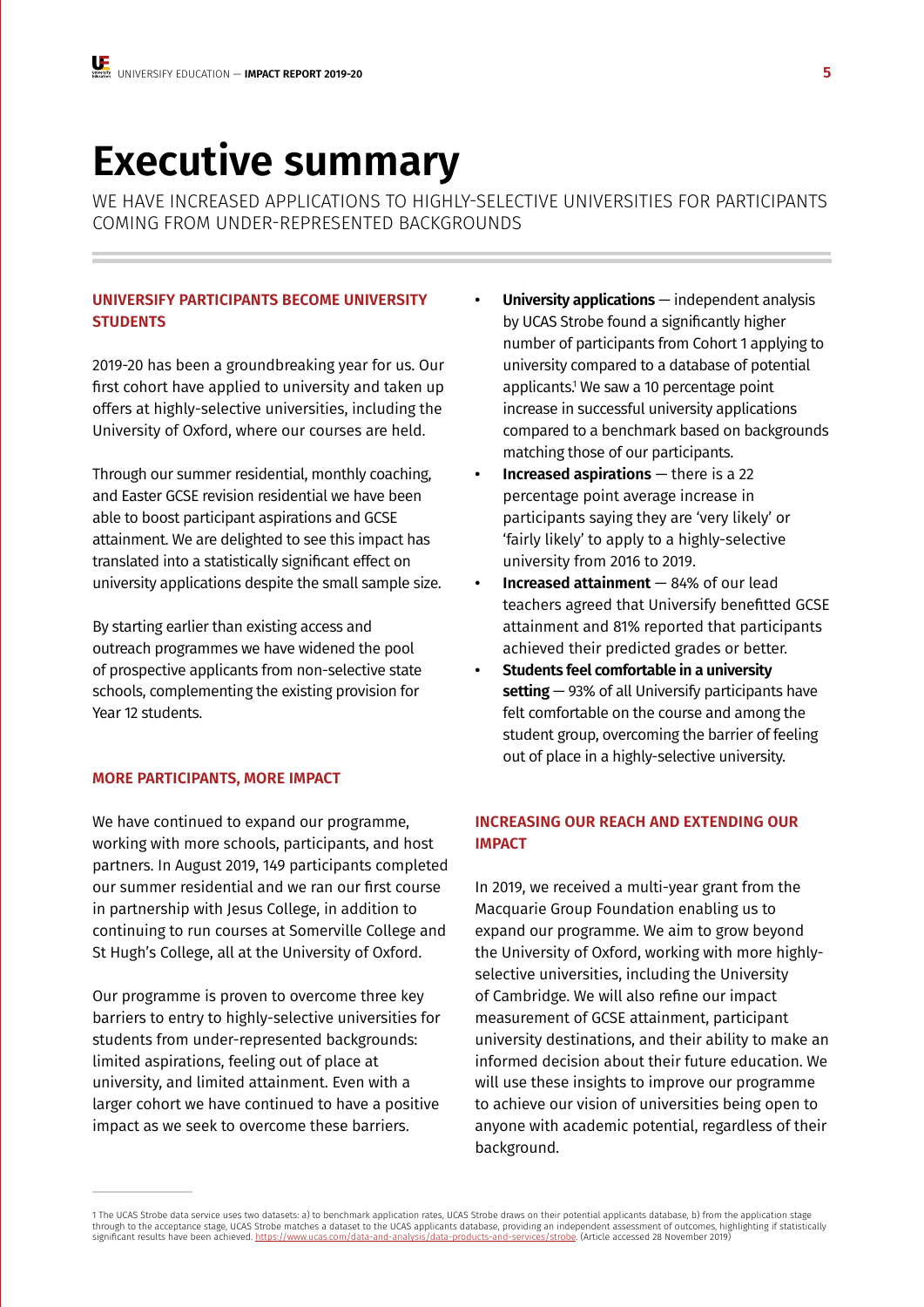# **Simrit's journey, from Universify to university**

'THE SKILLS AND KNOWLEDGE GAINED FROM UNIVERSIFY ARE NOT EXCLUSIVE TO APPLYING TO OXBRIDGE'

*Taking part in the Universify programme allowed me to gain insight into university-style teaching, such as seminars. Personally, from my experience at school, getting answers wrong or contributing when I was not completely sure of the answer was not even a possibility to consider. However, being encouraged to do exactly that at the summer school not only made learning more rewarding in school afterwards, but also stood me in good stead for university-style interviews. For example, during my interview for Imperial College London, I was specifically asked questions to push me beyond my school knowledge, as is similar to many top university admissions interviews. Simply sitting in awkward silence and hoping the answer would come telepathically without a guess is unfortunately*  *not an option! So, I was thankful my experiences stemming from the summer school allowed me confidently to complete the interview and ultimately helped me to gain a place at Imperial for Mechanical Engineering. With this I would also like to emphasise that the skills and knowledge gained from Universify are not exclusive to applying to Oxbridge but can be applied to any top university or competitive course application.*

**After attending our first programme, Simrit, pictured below at her Universify graduation, achieved A\*A\*A\*A\*A at A level before taking up an offer to study Mechanical Engineering at Imperial College, London.**

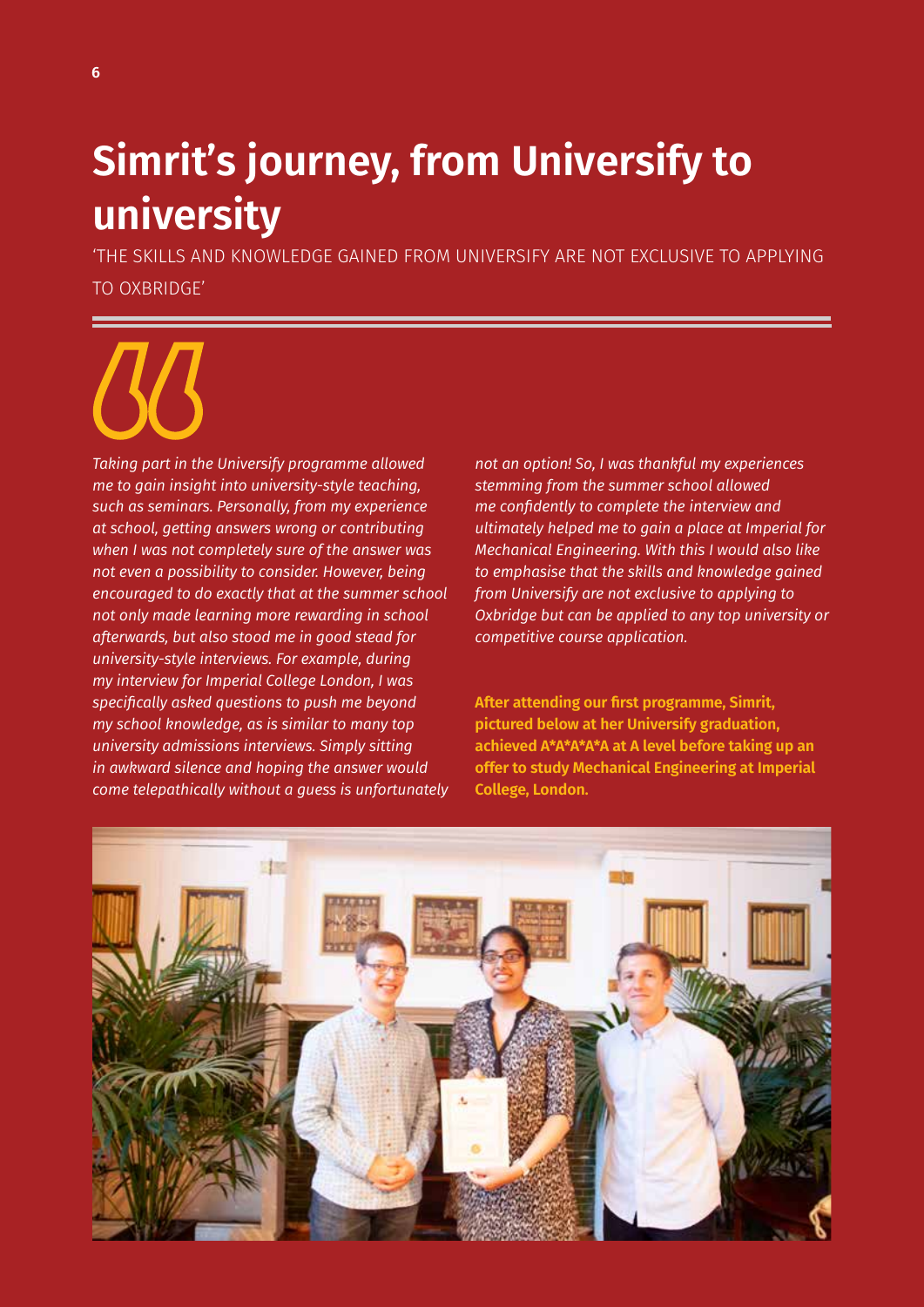### **Who we are**

OPENING UNIVERSITIES TO ANYONE WITH ACADEMIC POTENTIAL REGARDLESS OF THEIR BACKGROUND

#### **OUR VISION**

Universify Education is a charity committed to educational equality. In our vision, universities are open to anyone with academic potential regardless of their background. While the student population as a whole is becoming more representative, a young person's chances of attending a highlyselective university are significantly impacted by their family's socio-economic background, the area they live in, and the school they attend.

In the past year, there has been slow progress in improving the educational opportunities for disadvantaged students. The attainment gap at GCSE between disadvantaged students and nondisadvantaged students widened for the first time since 2011.1 While there is some growth in the number of students from disadvantaged areas going to university, this has been slow, particularly at top universities.<sup>2</sup>

#### **OUR INTERVENTION**

We work with Year 10 students who are less likely to enter highly-selective universities because of their background. In 2019, a third of our participants came from areas with the lowest higher education participation rates; their chances of entering universities with a high entry tariff are 5.5 times smaller than for those coming from areas with the highest participation rates in higher education.<sup>3</sup>

We have identified the three key barriers faced by young people from disadvantaged backgrounds in reaching higher education:

- 1. limited educational aspiration;
- 2. low educational attainment;
- 3. the belief that university is not a place for 'people like them'.

Research shows that students from disadvantaged backgrounds apply to universities or courses that are lower demand (and lower quality) than they are capable of attending given their attainment, a process known as 'undermatching'. This process leads to higher drop-out rates, harming students and universities.4 The main reason for students not reaching their full potential is due to them not applying to universities they are capable of attending, rather than applying but not being admitted.

We focus on **attainment**, as there is a limited pool of students from disadvantaged backgrounds who achieve GCSE grades which enable succesful applications to highly-selective universities.<sup>5</sup>

We also aim to **familiarise students with university**, since the idea of 'university' and the associated application process can be off-putting to students when they are the first in their family to apply to university, leading to poor performance at interview or the decision not to apply at all.<sup>6</sup>

<sup>1</sup> The Guardian, 'Attainment gap widens for disadvantaged GCSE pupils, study finds', July 2019 <u>https://www.theguardian.com/education/2019/jul/30/attainment-gap-widens-disad-</u><br><u>vantaged-gcse-pupils-study</u>. (Article accessed

<sup>2</sup> *The Guardian*, 'Slow rise in university admissions from disadvantaged students', December 2018 https://www.theguardian.com/education/2018/dec/06/slow-rise-in-universions-from-disadvantaged-students-ucas. (Article accessed 28 November 2019)

<sup>3</sup> *WonkHE*, 'Don't leave disadvantaged students out in the cold', February 2018 https://wonkhe.com/blogs/dont-leave-disadvantaged-students-out-in-the-cold/. (Article accessed 28 November 2019)

<sup>4</sup> Paul Tough, 'Who Gets to Graduate?', New York Times Magazine, 15 May 2014 https://www.nytimes.com/2014/05/18/magazine/who-gets-to-graduate.html. (Article accessed 28 November 2019)

<sup>5</sup> Institute for Fiscal Studies, 'Widening Participation in Higher Education: Analysis using Linked Administrative Data' (2010).

<sup>6</sup> TES, 'Black and ethnic minority students miss out on university, finds report', https://www.tes.com/news/school-news/breaking-news/black-and-ethnic-minority-stumiss-out-university-finds-report. (Article accessed 28 November 2019)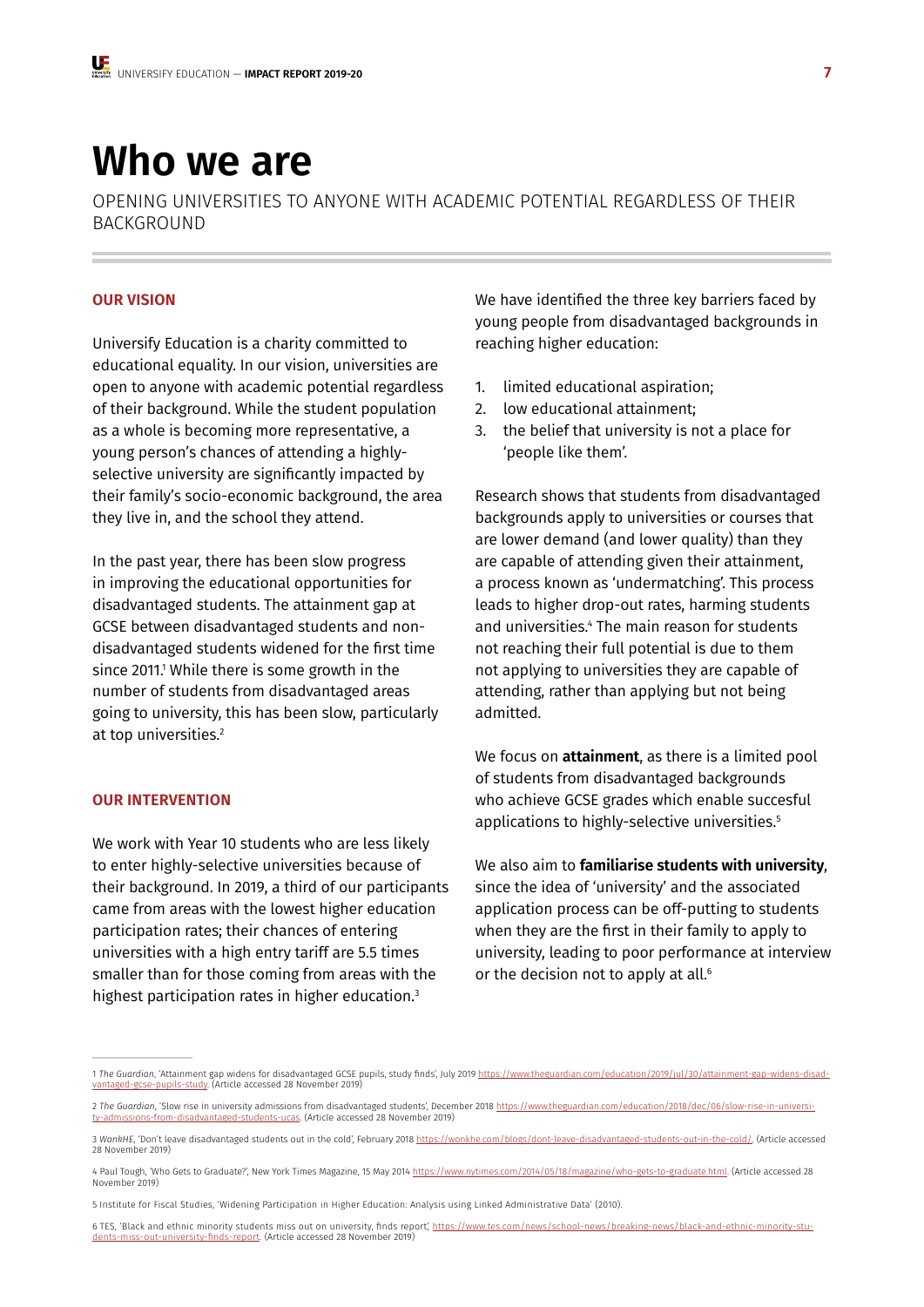#### **OUR THEORY OF CHANGE**

In 2016 we formalised our intervention model in a Theory of Change to illustrate how our activities will achieve our aims and overcome the barriers to higher education that we identified. This year, we have updated this Theory of Change to clarify the charity's purpose. Our primary aim remains to improve access to *highly-selective* universities, where, based on a growing body of research around access to higher education, the gap in access for those from disadvantaged backgrounds compared with their non-disadvantaged peers is the largest.<sup>7</sup>

We added the aim to equip participants with an improved understanding of higher education institutions and courses to our Theory of Change to reduce the likelihood of 'undermatching' and the associated drop-out rates.

In addition, a small number of our participants make an informed decision not to pursue higher education after experiencing undergraduate life and finding out more about university. We consider this informed decision a positive outcome for individuals and universities, and have reflected this in our *Further Goals*.

#### **Background**

Students from certain geographical, ethnic, socio-economic, and class backgrounds less likely to apply successfully to highlyselective universities and high-demand courses. Barriers include low aspirations, limited attainment, understanding of higher education, lack of support and reliable information, and feeling out of place in a university environment.

#### **Problem**

Students from disadvantaged backgrounds are underrepresented in higher education, particularly at highlyselective universities.

#### **Activities**

Residential summer course. Easter revision residential. Academic coaching.

Admissions support. Support at university.

#### **Intermediate outcomes**

Improved understanding of highly-selective university, and how to get there for participants. Improved subject knowledge and critical thinking skills.

#### **Outcomes**

Increased aspiration and attainment. Increased knowledge of university admissions. Increased feeling of being 'at home' at university.

#### **Final goal**

Increase in students from disadvantaged backgrounds making successful applications to universities and highly-selective universities.

Improved confidence and resilience. Participants are able to make an informed decision about university.

#### **Further goal**

Higher education — particularly highly-selective universities — is representative of the UK population.

People are able to make informed decisions about their future.

#### **Enabling factors**

Participants form a supportive group and develop cohort expectations of progress. Participants respond positively to challenge of being 'out of their comfort zone' and in new environment. Schools support participants aspirations and decisions through increased understanding of university.

<sup>7</sup> This represents a small amendment in the way we understand 'The Problem' in our Theory of Change. The amendment reflects a more consistent approach to our work from<br>'The Problem' through to our 'Final Goals' and 'Further sions-from-disadvantaged-students-ucas). (Article accessed 28 November 2019)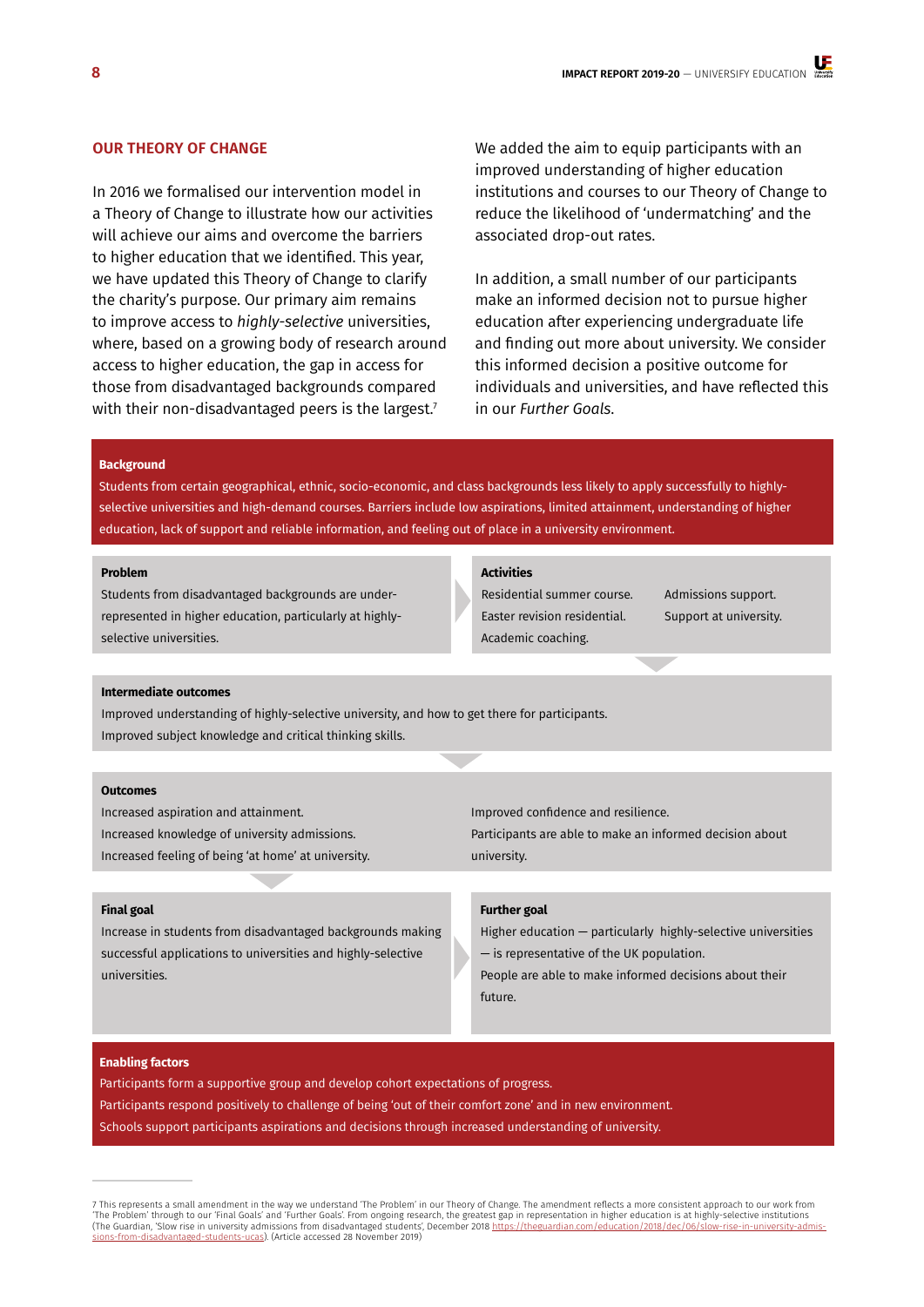## **What we do**

OUR YEAR-LONG PROGRAMME INCREASES ASPIRATIONS, ACADEMIC ATTAINMENT, AND THE LIKELIHOOD OF SUCCESSFULLY APPLYING TO A HIGHLY-SELECTIVE UNIVERSITY

#### **OUR PROGRAMME**

Our programme aims to overcome the three key barriers — limited attainment, limited aspirations, and feeling out of place in a university setting faced by students when applying to highly-selective universities.

Participants gain an authentic experience of life as a university undergraduate at our **summer residential.** Over the course of the week they feel more confident in a university environment and overcome their concerns of feeling out of place. A combination of academic seminars, group presentations and social activities give participants an accurate and enjoyable experience of studying at university, further motivating them to aspire to apply to university.

**Monthly coaching** with university undergraduate students sustains participant aspirations to go to university and provides tailored support, enabling participants to set and achieve their academic goals.

**The Easter residential** aims to boost educational attainment in key academic subjects. Participants complete intensive GCSE revision classes, attend sessions on university-based career paths, and hear about widening participation programmes they can attend in Year 12.

**The three elements of our year-long programme are**

- **1. a week-long summer course;**
- **2. monthly coaching;**
- **3. GCSE revision residential at Easter.**

#### **HOW OUR PROGRAMME DIFFERS**

**We begin earlier than other organisations** in a student's journey to higher education. We work with participants pre-GCSE to improve the chances of altering their trajectory both in terms of educational aspirations and attainment. Our programme complements the work of existing Year 12 outreach programmes by increasing the duration of support available to students.

**Participants experience university twice.** Many outreach programmes give students a snapshot of a university experience. Our participants complete two authentic, lived-in experiences at a highlyselective university. Returning to the university in Easter reinforces the raised aspirations for higher education which participants gain over the summer residential.

**Participants keep moving forward.** The second residential reminds participants of the wider purpose of performing well academically in the run up to their GCSEs. We partner with Year 12 outreach programmes to encourage participants to continue exploring outreach opportunities. At our careers fair, participants discover the vast array of opportunities a university degree can offer.

**Coaching empowers and goals are accountable.** We want participants to be advocates for their futures. We match them with coaches in the second half of the summer residential — after participants have had the chance to bond with our volunteers over classroom activities, sports sessions, and excursions — to ensure a strong foundation for coaching partnerships. Coaches evaluate progress towards ongoing goals set by participants each month and when they return for face-to-face coaching at the Easter residential.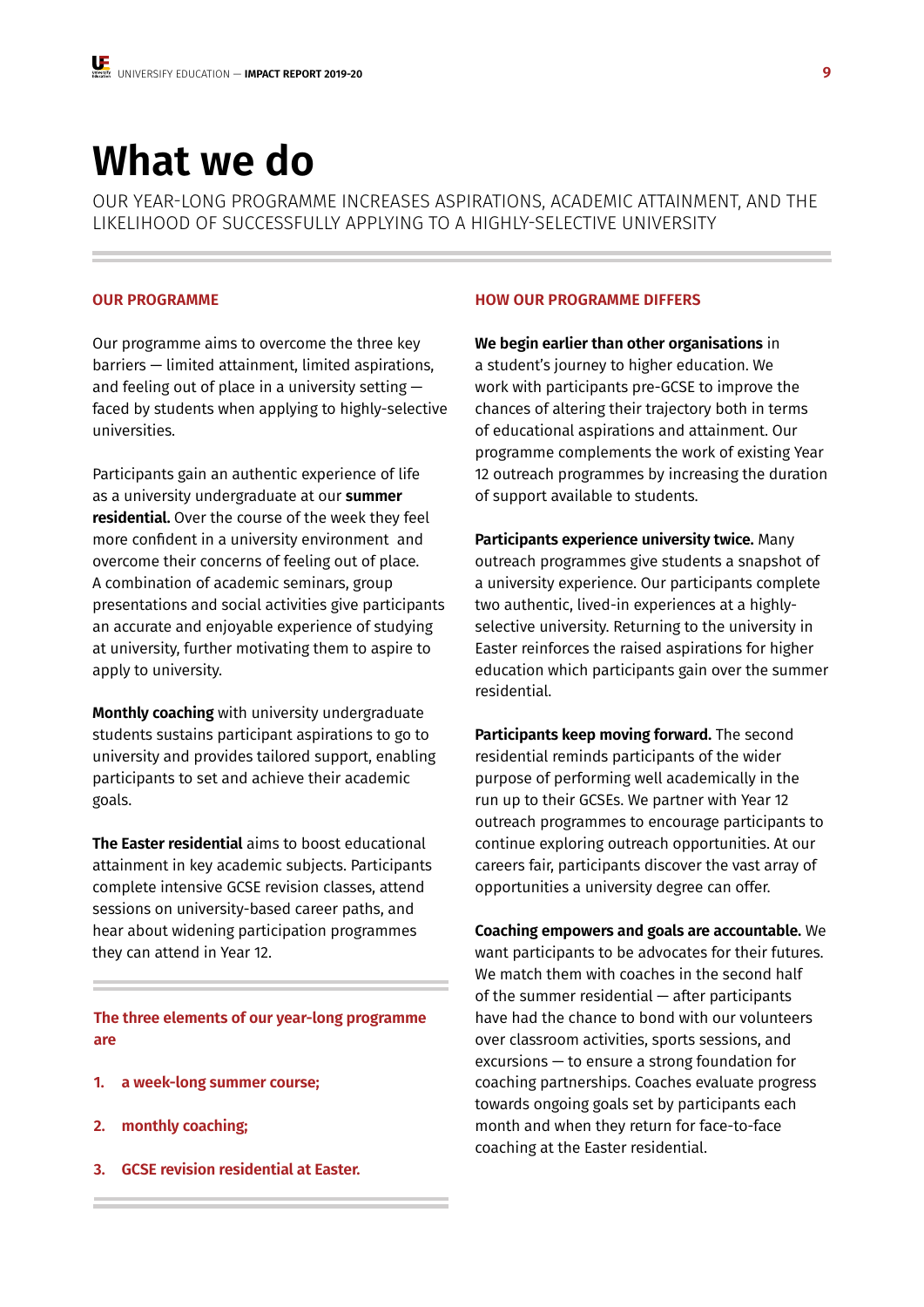# **Participant journey, from Universify to university**



 $-$  - Universify cohort place in their journey to university at Dec 2019 **Universify programme** 

Our year-long intervention starts in Year 10 to build a pipeline of prospective applicants eligible for existing Year 12 programmes and with the aspirations and attainment to apply to highly-selective universities. We invite Year 12 programmes to the Easter residential to present follow-on opportunities to participants to encourage them to continue exploring their academic futures.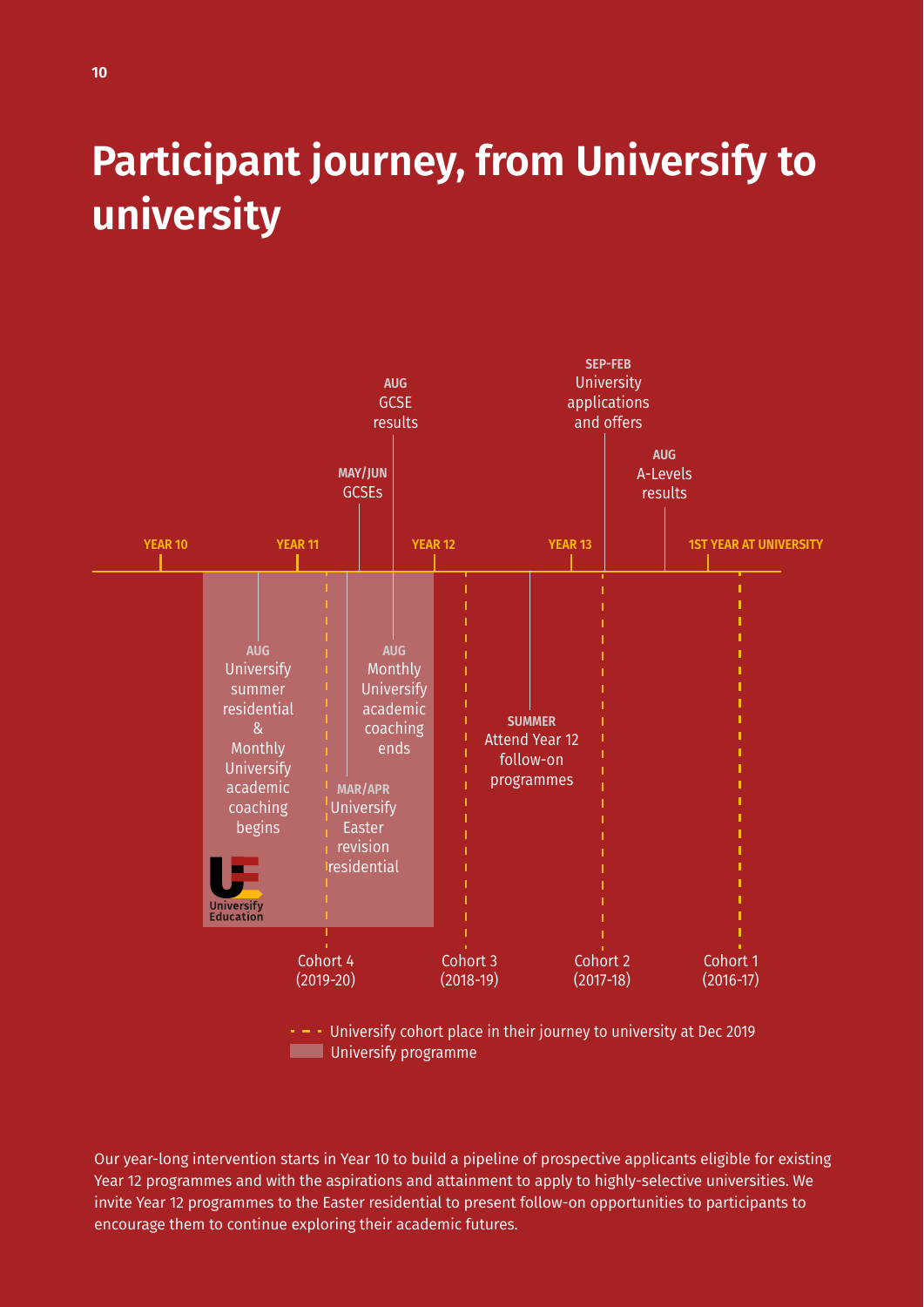### **Who we support**

OUR PARTICIPANTS COME FROM ACROSS THE COUNTRY AND FROM BACKGROUNDS THAT ARE UNDER-REPRESENTED AT HIGHLY-SELECTIVE UNIVERSITIES

In August 2019, over three weeks and three sites, 149 students in Year 10 completed our summer programme. In total, we have worked with 391 students from non-selective state schools since 2016.

We look for prospective participants who have the potential to do sufficiently well in their GCSEs to make a viable application to a higly-selective university but are in danger of falling short of their potential. To apply, participants are selected by lead teachers from our partner schools and write a personal statement  $-$  as they would when applying to university — to demonstrate their motivation for attending the programme. We provide eligibility critera to lead teachers asking them to recommend students who face disadvantage, assessed in the first instance by schools' knowledge of student circumstances. Teachers complete a short form alongside the student's application to indicate these circumstances and confirm the applicant's academic potential.

*We are always looking for ways to enrich our students' educational experience and give them a real feel for what high achievement and learning might mean for them. The experience of Universify has done that. I am delighted that we are able to be involved.*

**Tim Fox, Lead Teacher, Canterbury Academy, Kent**

We welcome participants who are currently unsure whether or not to apply to highly-selective universities but who demonstrate motivation to explore university through our programme.

We have used these criteria as we have continued to expand the number of participants on our

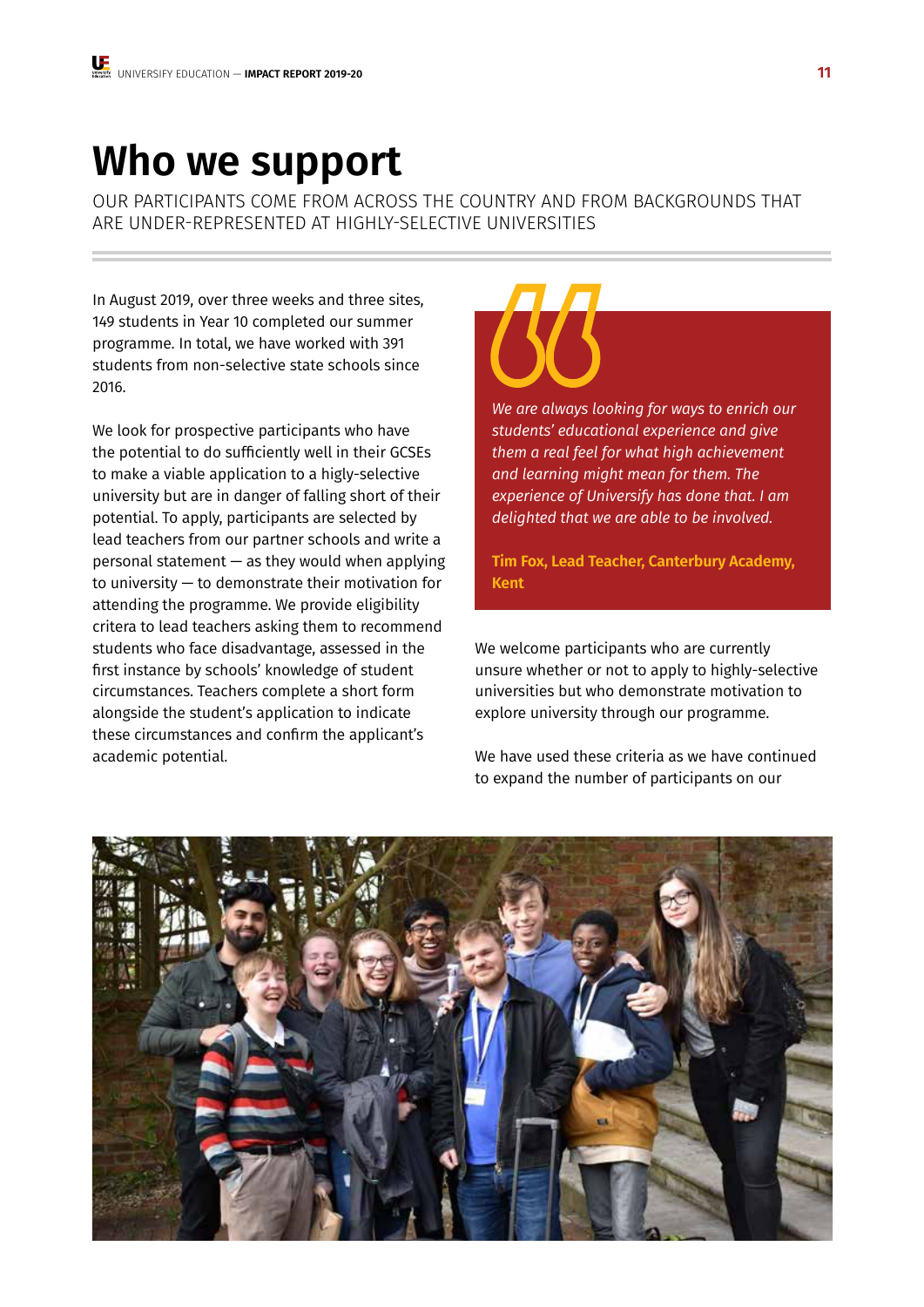programme to ensure we work with students who are less likely to reach highly-selective universities.

In our fourth cohort, 33% of our participants come from areas with the lowest participation rates in higher education (POLAR4).<sup>1</sup>

37% of our fourth cohort come from areas with postcodes in the two most deprived deciles, according to the Index of Multiple Deprivation.2 In other words, over a third of our participants come from the poorest 20% of neighbourhoods. This is important as it shows that, while expanding, we have continued to work with participants coming from backgrounds where students are less likely to successfully apply and attend highly-selective universities.

Looking more closely at our fourth cohort, the majority of participants come from low socioeconomic backgrounds. Nearly a third (32%) of our 2019 participants are eligible for Free School Meals (FSM) and 58% have been eligible for FSM in the last six years (i.e. eligible for Pupil Premium).3 70% of participants would be the first in their family to go to university.

These figures are slightly below those in previous cohorts. When reviewing applications, we take a wide range of circumstances into consideration, such as whether participants are young carers or children in care, and as such, these figures represent a small range of the many indicators of disadvantage. We will continue to evaluate how we select participants to ensure we work with those less likely to reach highly-selective universities.

1 https://www.officeforstudents.org.uk/data-and-analysis/young-participation-by-area/young-participation-by-postcode/. (Article accessed 28 November 2019)

2 http://imd-by-postcode.opendatacommunities.org/imd/2019. (Article accessed 28 November 2019)

3 'Free school meals are available to pupils in receipt of, or whose parents are in receipt of, one or more benefits, including but not limited to Universal Credit, Income Support, Jobseeker's Allowance, Child Tax Credit.' Department for Education, 'Free school meals. Guidance for local authorities, maintained schools, academies and free schools', 2018. https://assets.publishing.service.gov.uk/government/uploads/system/uploads/attachment\_data/file/700139/Free\_school\_meals\_guidance\_Apr18.pdf. (Article accessed 28 November 2019)



### **Our participants come from backgrounds that are less likely to access higher education**

 $\blacksquare$  2016-17  $\blacksquare$  2017-18  $\blacksquare$  2018-19  $\blacksquare$  2019-20 --National average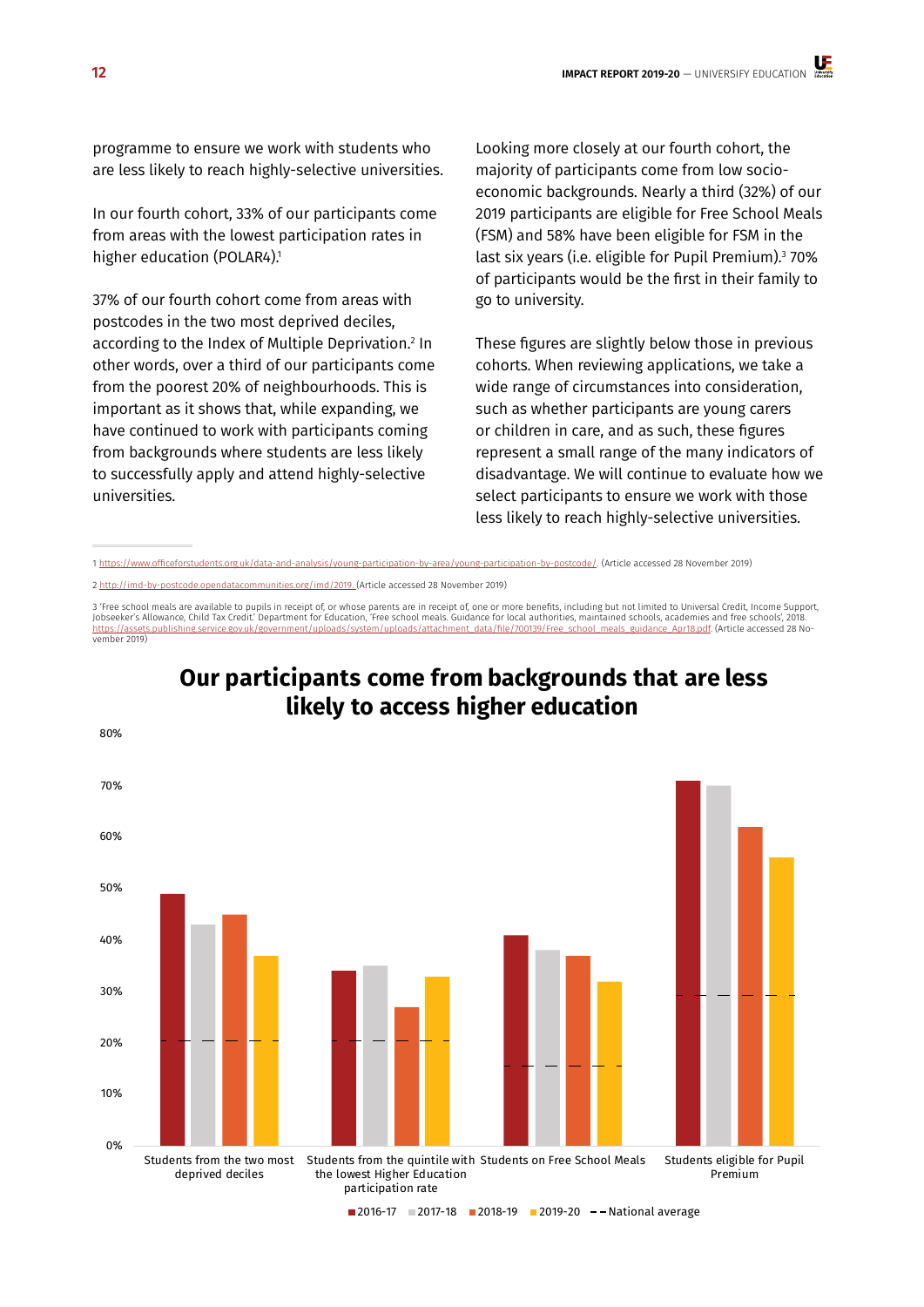### **Where our participants are from**

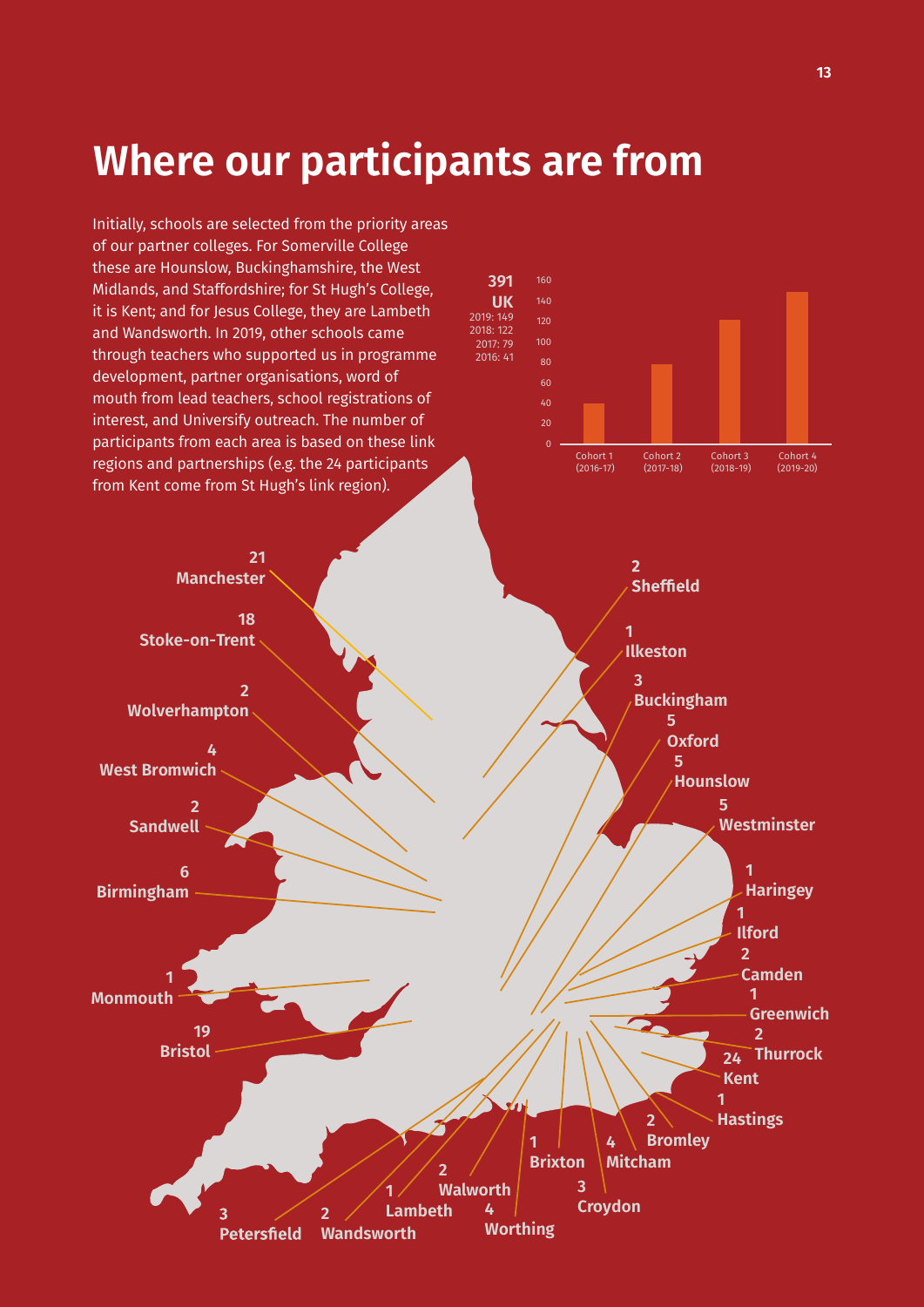## **What we have achieved so far**

OVERCOMING BARRIERS IN REACHING HIGHLY-SELECTIVE UNIVERSITIES BY RAISING ACADEMIC ATTAINMENT AND ASPIRATIONS TO EDUCATION

#### **ACHIEVING OUR FINAL GOAL**

#### **University destinations**

2019 marks the year that our first cohort of students received offers to study at university.

We used the UCAS Strobe data service to track our participants' application journeys. The following are approximate figures unless otherwise stated, as data from UCAS Strobe has been rounded to the nearest five students. The data gives us a preliminary picture of the success of our first cohort.

Independent analysis of our results by UCAS showed that, **compared to a database of potential applicants, a significantly high proportion of our participants applied to university from our first cohort.**

Between 16 and 17 of our participants progressed to university in 2019, representing at least a 10 percentage point increase compared with our tailored benchmark for disadvantage. This is an underestimate for the number of Cohort 1 participants who will progress to university as it does not consider participants who have taken gap years and would enter university in 2020. At least 27 of our participants (71%) were eligible for Pupil Premium in Year 10.1 In comparison, based on mapping our participants' disadvantage criteria with national progression rates, 11 out of 41 participants would have progressed to university without any intervention.

We select participants based on disadvantage and not POLAR4 status — a measurement that indicates a student's likely progression to university based on their local area — as we want to measure our impact against other metrics that indicate

1 We received Pupil Premium data for 38 out of 41 of our Cohort 1 participants.



### **How our participants fared compared to their expected progression rates to higher education**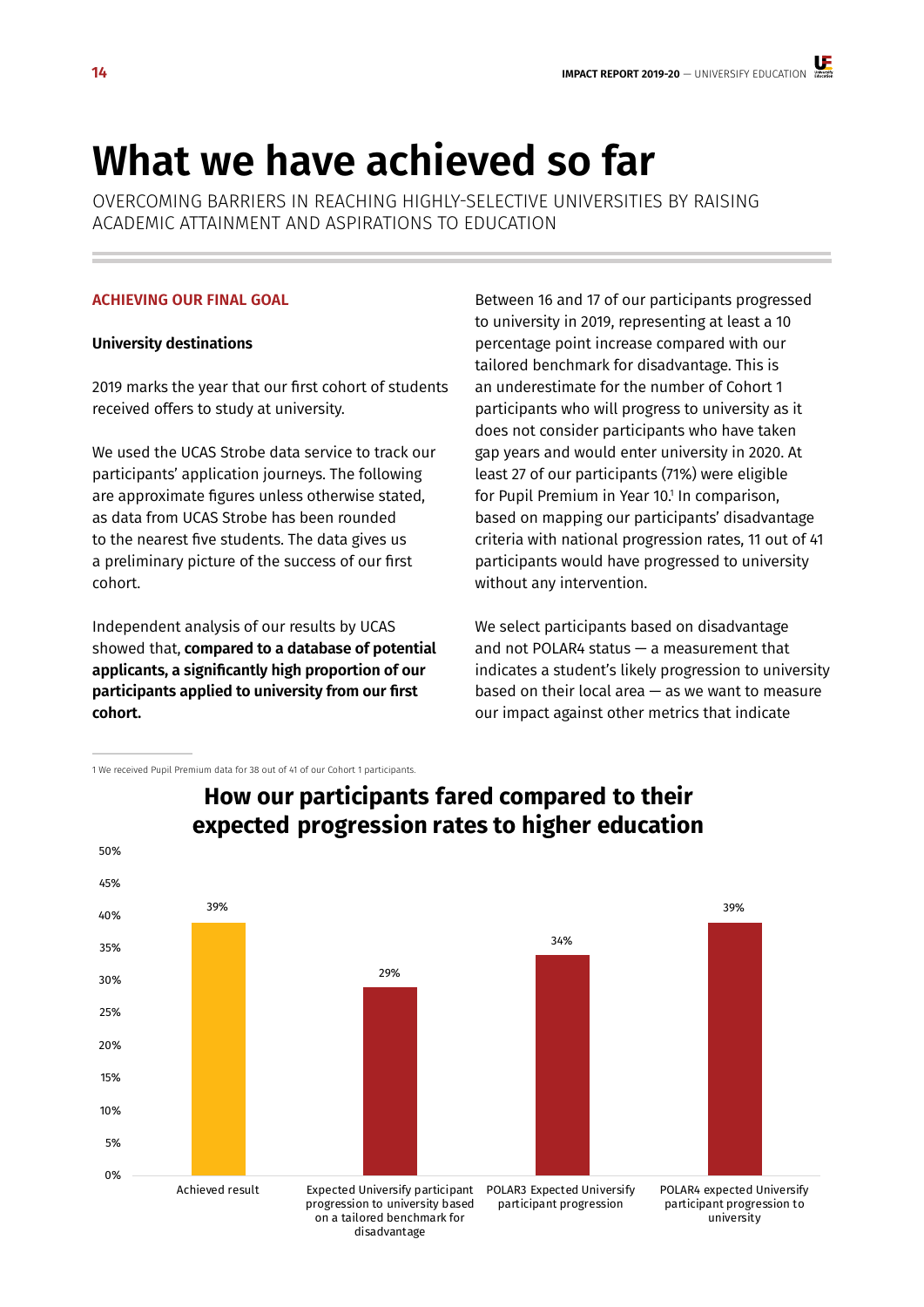a participant's likelihood to enter university. Compared to our tailored benchmark for POLAR4, we have found between a 0 and 2 percentage point increase. Based on POLAR4 data, we would have expected 16 participants to attend university if they had received no intervention. When we looked more closely at our data, we found that participants who lived in POLAR4 Quintile 5 postcodes — areas with the top quintile of university progression rates — predominantly came from London, a city where POLAR is acknowledged to provide a less accurate gauge for university progression rates.2 We will continue to monitor our results against POLAR4 measurements but would like to combine this with a greater knowledge of the specific barriers to university faced by our participants to gain a better understanding of the effectiveness of our intervention.

Our 'Final Goal' is to increase the number of successful applications, specifically to highlyselective universities, for students from disadvantaged backgrounds. Four our first cohort, when we broke down our results further, we found that approximately three quarters of our applicants applied to Russell Group universities. These students had an 88% offer rate, and 38% have

2 See 'How we measure our impact' for more information about POLAR..





*This is my first experience with Universify and I am so grateful to have discovered the team who work there, and the important cause that they support.*

*Universify is a hands-on, passionate group of people who genuinely put everything into inspiring young students to strive for their best and overcome barriers within education.* 

*I loved every moment of being a group leader, and I have particularly enjoyed the coaching role. Coaching is the most rewarding thing I have ever done, and you can make a direct difference to these students' lives!*

*The young people I work with are so talented and determined to secure their futures, and that motivates me to not settle within my professional life as well! Coaching allows you to think creatively, find solutions, and develop emotional intelligence whilst being a role model for success! It is the most satisfying, heart-warming, challenging, fantastic thing you will do, and well worth every moment!*

**Zoe Fell, Universify volunteer**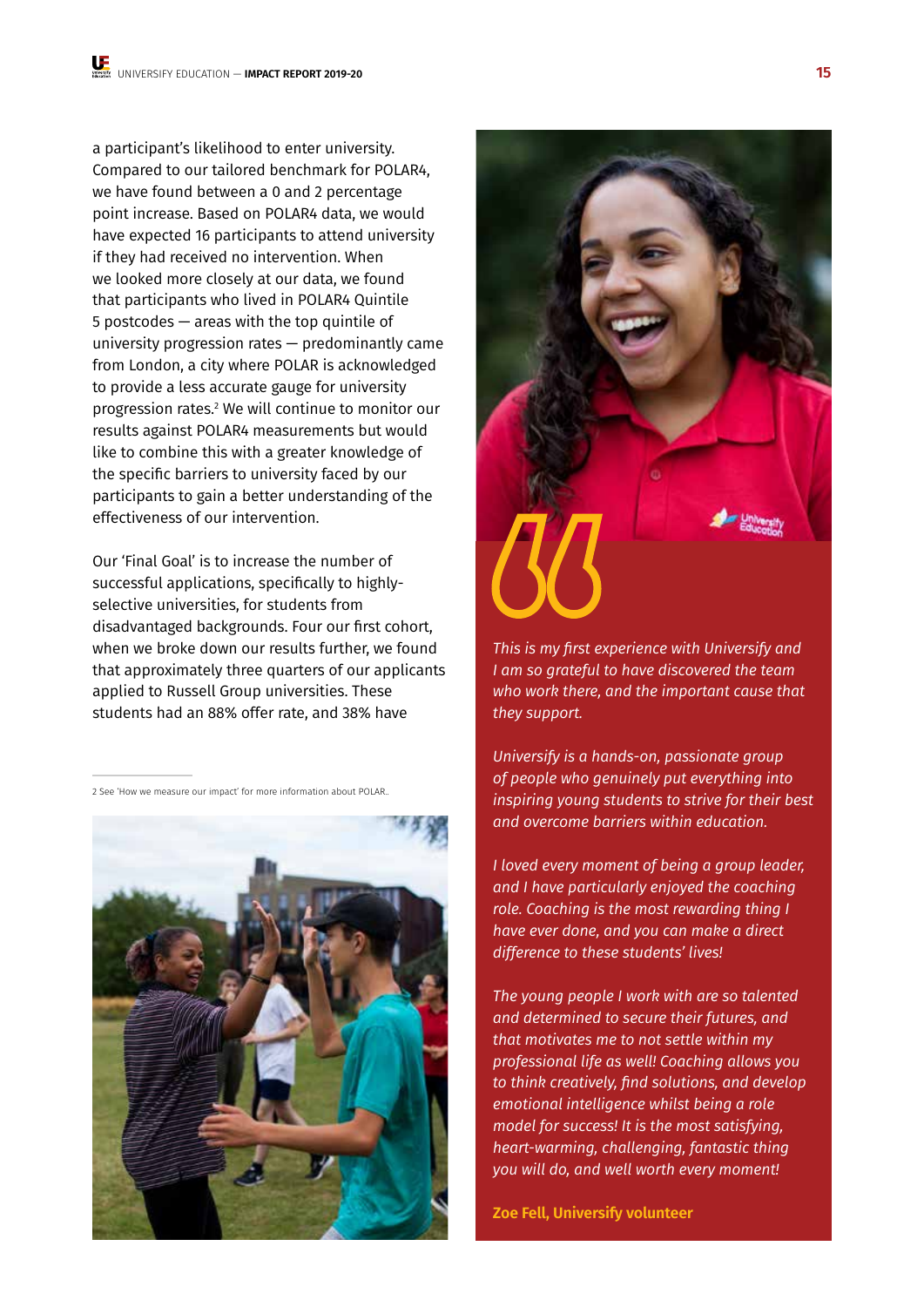accepted their offers. In addition, approximately 25% of applicants applied to Oxbridge.

#### **ACHIEVING OUR INTERMEDIATE GOALS**

#### **Aspirations to higher education**

We measure the change in participant aspirations to higher education at three points — before the summer programme, after the summer programme and after the Easter programme — allowing us to identify the effect of our programme on participant aspirations in the short and medium term.

This summer, we saw a 21 percentage point increase in the number of participants who were 'fairly likely' or 'very likely' to apply to a highly-selective university between the start and the end of the summer programme. This marks an improvement on last year (18 percentage points) and comes close to our results in 2017 (22 percentage points).

This increase in aspirations is supported by a second data point: when asked what they would most like to do after completing school qualifications, 75% of participants said that they would choose to go to university over going straight into employment, into an apprenticeship or other pathways compared to 60% of participants at the start of the programme.

Cohort 4 joined Universify with lower aspirations than previous cohorts: 29% of participants were 'unlikely' to apply to a highly-selective university before attending the summer programme in 2019 (versus 20% in 2018, 19% in 2017, and 26% in 2016). Participants reporting that they were 'not very likely' or 'not at all likely' to apply to a highly-selective university reduced to 8% after the summer programme, amounting to a 21 percentage point decrease.

From Cohort 4, six participants reported that they were 'not at all likely' to apply to a highly-selective university; this is the first time participants have selected the most negative response to this question since our programme began. By the end of the programme, only one participant remained 'not at all likely' to apply, which represents an 83% decrease in this category. While there was a larger percentage of participants who are 'unlikely' to apply to a highly-selective university in 2019, there has been a greater combined increase in those



### **How likely are you to apply to a highly selective university?**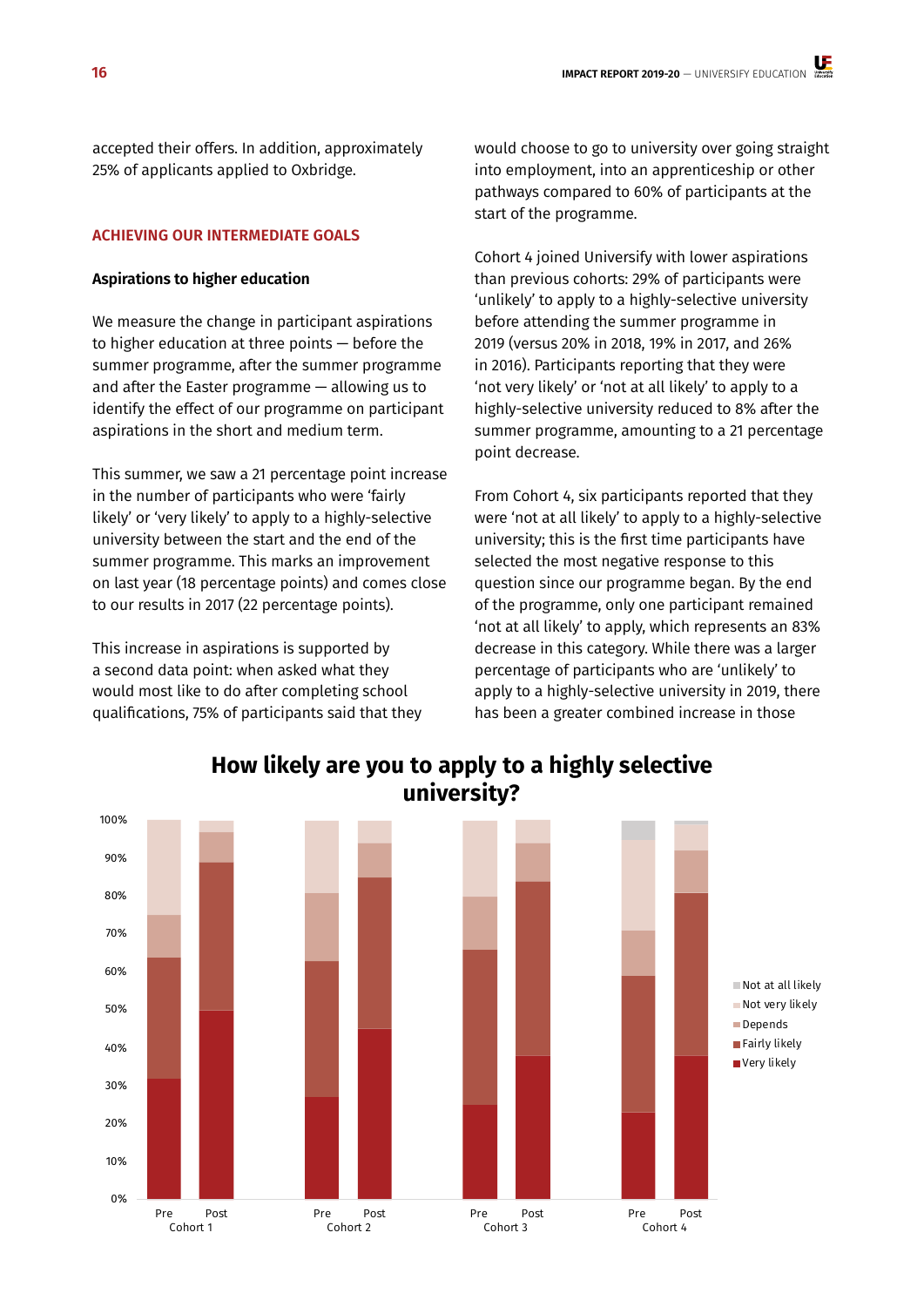'likely' to apply and a decrease in those 'unlikely' to apply.

Overall, 45% of our participants became more likely to apply to a highly-selective university after attending the summer programme in 2019.

#### **Maintained aspirations to higher education throughout Year 11**.

Over the last three years, we have seen participants' increased aspirations remain high between summer and Easter. There was a slightly greater-than-average drop-off in aspirations when our participants from 2018 returned in Easter (7% in 2018 versus 4% in 2017 and 2% in 2016). We will monitor this trend, confirming or not an increase in 2019. Nonetheless, the larger sample size of Cohort 3 still represents a high level of aspirations overall, with 77% of participants reporting that they were 'very likely' or 'fairly likely' to apply to a highlyselective university.

In addition, of the teachers who responded to our student GCSE attainment survey, 81% agreed or

strongly agreed that by engaging in the Universify programme their students were more likely to apply to a highly-selective university.

These aspirations can be qualitatively demonstrated too. At Easter we asked participants 'What one action have you taken as a result of being involved with Universify?'. In their responses many showed these increased aspirations, reporting that they had been researching universities and Sixth Form choices, and that they were generally more confident than before. Other participants reported acting on these aspirations, saying they were working more effectively and revising more.





### **Participants' raised aspirations are sustained from the summer residential to Easter**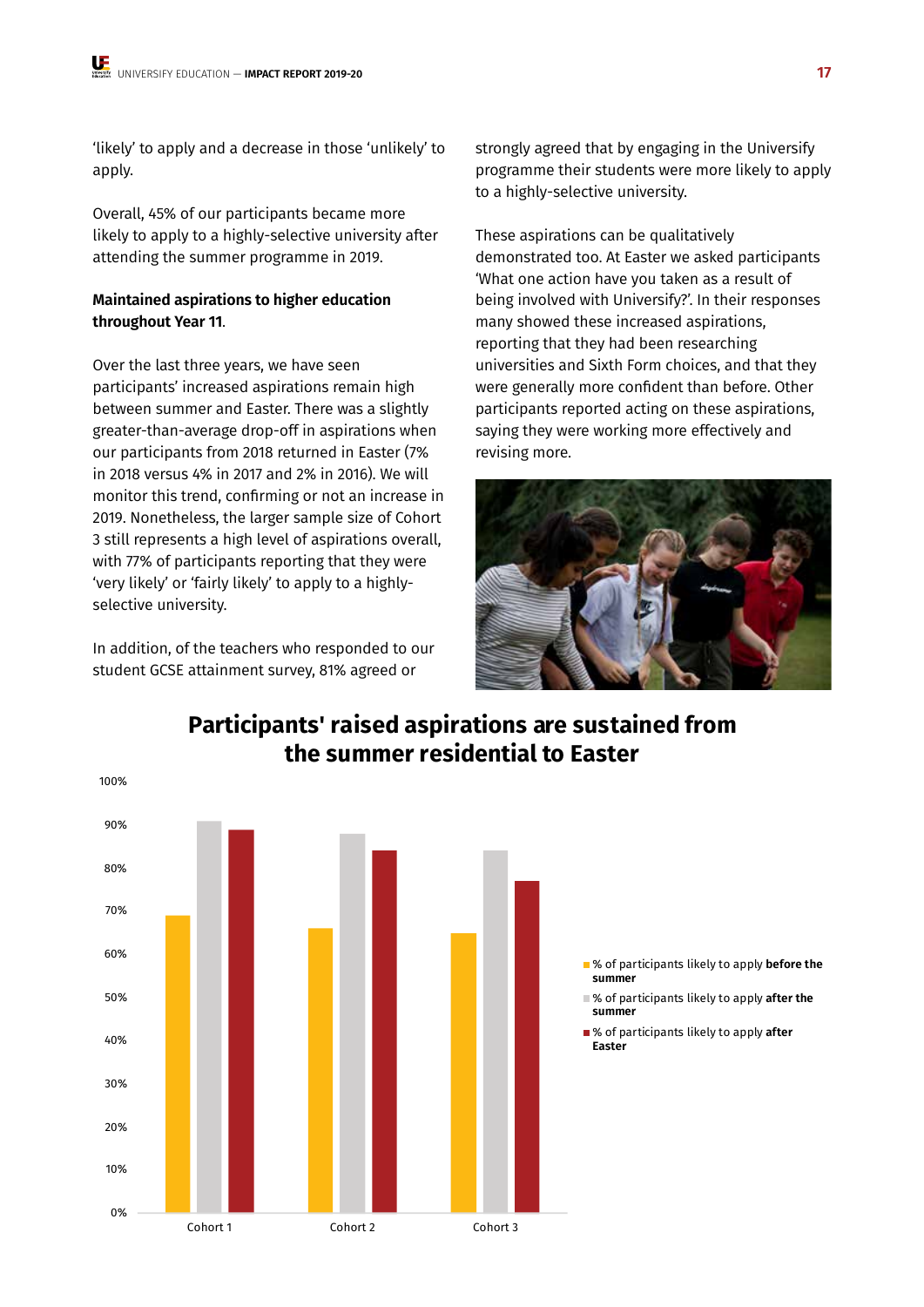#### **Increased attainment**

Our third cohort completed their GCSEs in summer 2019. Teachers continued to report that Universify's programme benefitted attainment at GCSE, with an average of 87% agreeing with this statement over the last three years.

This increased attainment raises the likelihood of participants making a successful application to a highly-selective university; 75% of teachers this year agreed or strongly agreed that their students were in a good position to apply to a highly-selective university.

Our results have been consistent and positive across our first three cohorts confirming that our programme continues to have a positive impact, even across a larger group of participants from an expanded number of schools.

### **Self-efficacy and self-esteem**

At the end of the 2019 summer programme, there was no significant shift in feelings of self-efficacy for Cohort 4. However, for Cohort 3, who returned in Easter 2019, we found that there was a statistically significant increase in feelings of self-efficacy,



*Universify has made me realise I can keep my options open and has shown me how to be confident and more social.*

*I have become much more determined to achieve my goals and have become more organised.*

**Universify Cohort 3 participant responses when asked 'What one action have you taken as a result of being involved with Universify?'** 

with a small effect size. This result differs from the previous two years, where there was no effect size; this may be attributable to an increased sample size. If we aggregate the three cohorts, we also find a small but statistically significant positive shift in participants' feelings of autonomy after the Easter residential. We will continue to monitor the programme's effects on self-efficacy as our participant numbers increase.

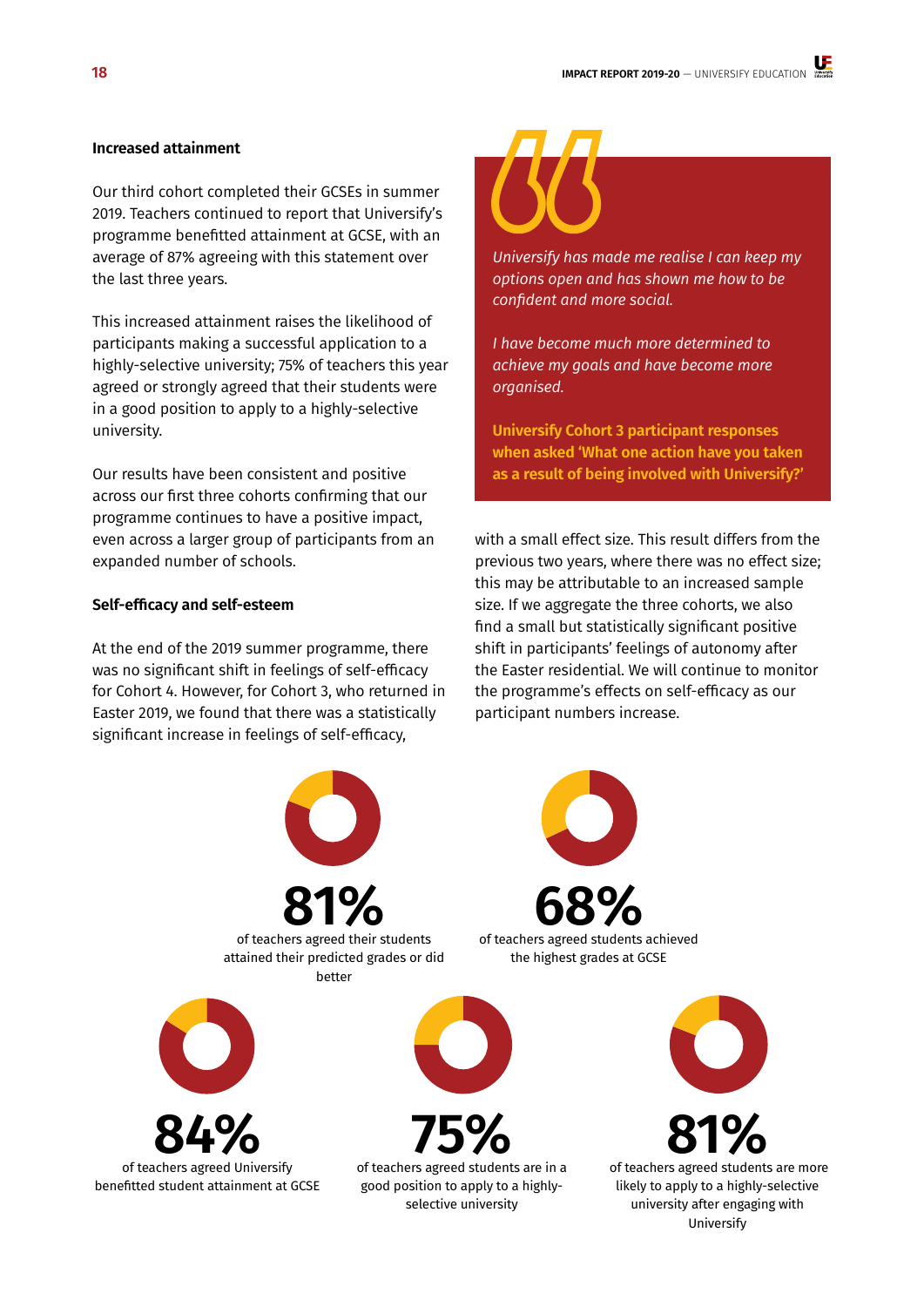For Cohort 4 there was a statistically significant increase in participants' self-esteem at the end of the summer programme but with a zero effect size. From Cohort 3 and 4, we have found a borderline small effect size in these feelings of self-esteem. Although we are yet to see a statistically significant impact on participants' self-esteem we will continue to measure this factor as our sample size increases, because we believe it is an important attribute when applying to university.

#### **Changing perceptions of university**

Universify changed participants' perceptions of studying at university, as measured by surveying participants for a single word they most associated with 'university'.

On arrival, participants associated university with 'work' that was 'difficult', 'stressful', and 'timeconsuming'. It was a place for 'smart', 'academic' people who were 'rich' or 'posh'. By the end of the summer, participants felt more positive about university. The number who thought university was 'fun', 'exciting' or 'amazing' more than doubled from the start to the end of the summer programme. While some participants became more aware of the 'hard work' that was required at university, they no longer thought of it as 'tiring'. A large number also found university life to be a place for 'independence'.

Participants changed their understanding of the personal characteristics needed to succeed in university. They lost any connotations of university with 'rich', 'posh' people, highlighting their changed perception of university as a more inclusive place, open to people from more diverse backgrounds.

Participants also gained positive connotations relating to the opportunity represented by university. Associations such as 'passion', 'fulfilling', and 'adventure' came to participants' minds which were absent at the start of the summer programme. Lastly, a handful of participants left the programme with the belief that university was 'life-changing'.

*The overriding benefit of the amazing Universify programme is introducing your child to the possibility that they may have what it takes to go to university and in particular to Oxford. It makes, what some may consider as an elitist institution, more accessible and provides students with the confidence to consider further education and university as a reality. The programme makes sure the student knows that regardless of colour, creed or family background, university and higher education are available should you choose to embrace all it can offer.*

**Parent of a participant from Cohort 3** 

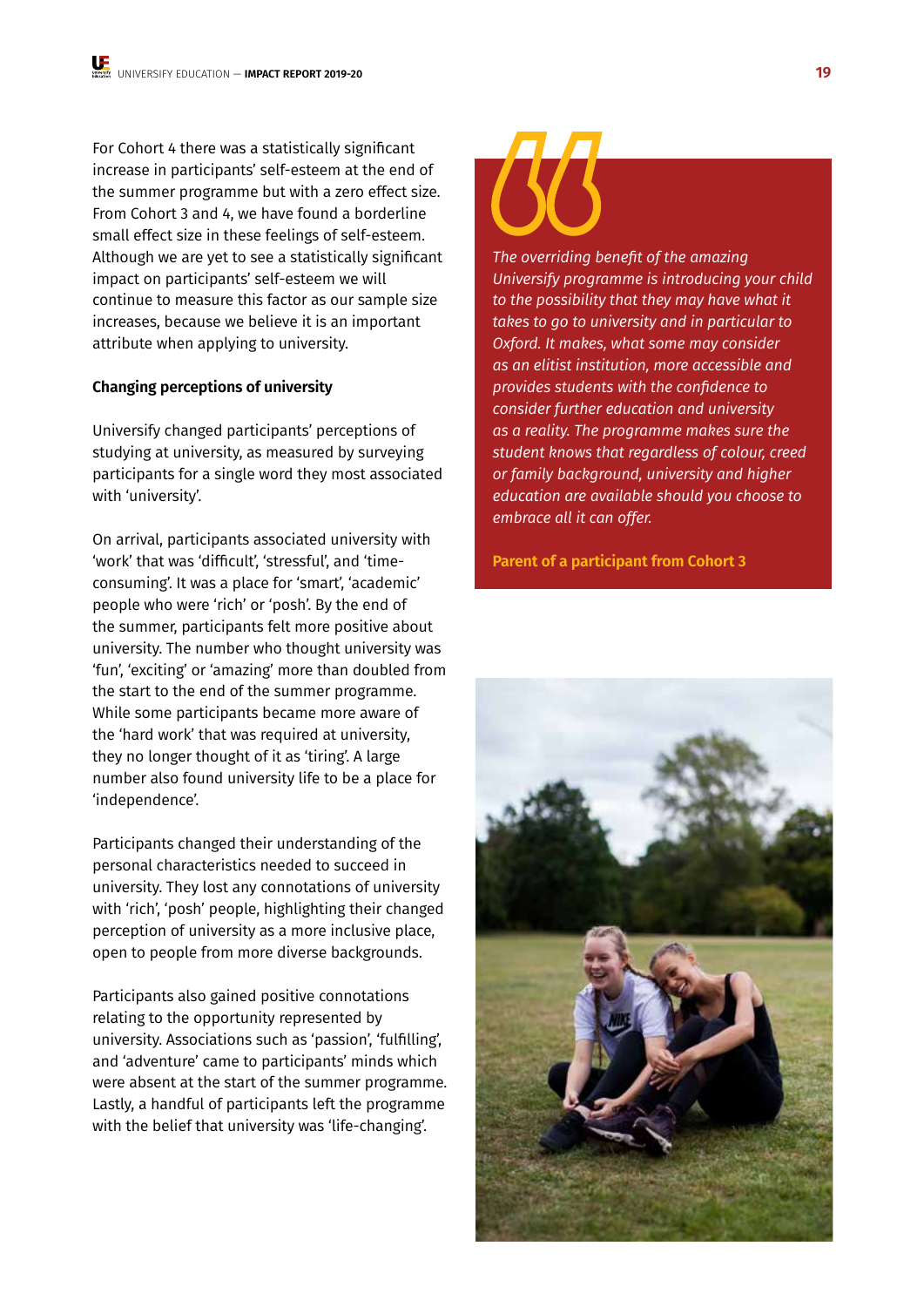# **Nathan's Universify experience, participant testimonial**

'UNIVERSIFY WAS SUCH A HELPFUL PROGRAMME FOR ME DURING A CRUCIAL POINT IN MY LIFE'

*Universify was one of the best experiences of my life, and I am not exaggerating. To be able to come from East London and stay in an Oxford college for a week during the summer was a surreal and incredible experience. Having the opportunity to listen to university-style lectures on possible degree options in Year 10 really helped me to think about my future early, which is important when picking your A levels. Everyone who comes onto the programme is very driven, so I made lots of hard working friends, which was an invaluable resource during GCSEs as we would revise together and ask each other questions. My Universify coach was also a very big help enabling me to think about my future and giving advice on how to revise. After Universify, I felt more confident in my academic ability and Oxford, once a distant dream, started to become a goal that I could work towards. As a result, I applied to a lot of competitive Sixth Forms and was accepted into my first choice, where I am currently studying Maths, Further Maths, Chemistry and Physics at A level. As the Universify student representative on the trustee board, I look forward to helping to improve the programme for future cohorts applying for Universify, as Universify was such a helpful programme for me during a crucial point in my life.*



**Nathan was part of Universify's third cohort, and after completing the programme, applied to be the Student Representative for our student council of former participants. Nathan provides a participant perspective at Universify trustee meetings and works with the Universify student council to gather feedback on how to improve the programme as well as sharing it with prospective Universify participants.**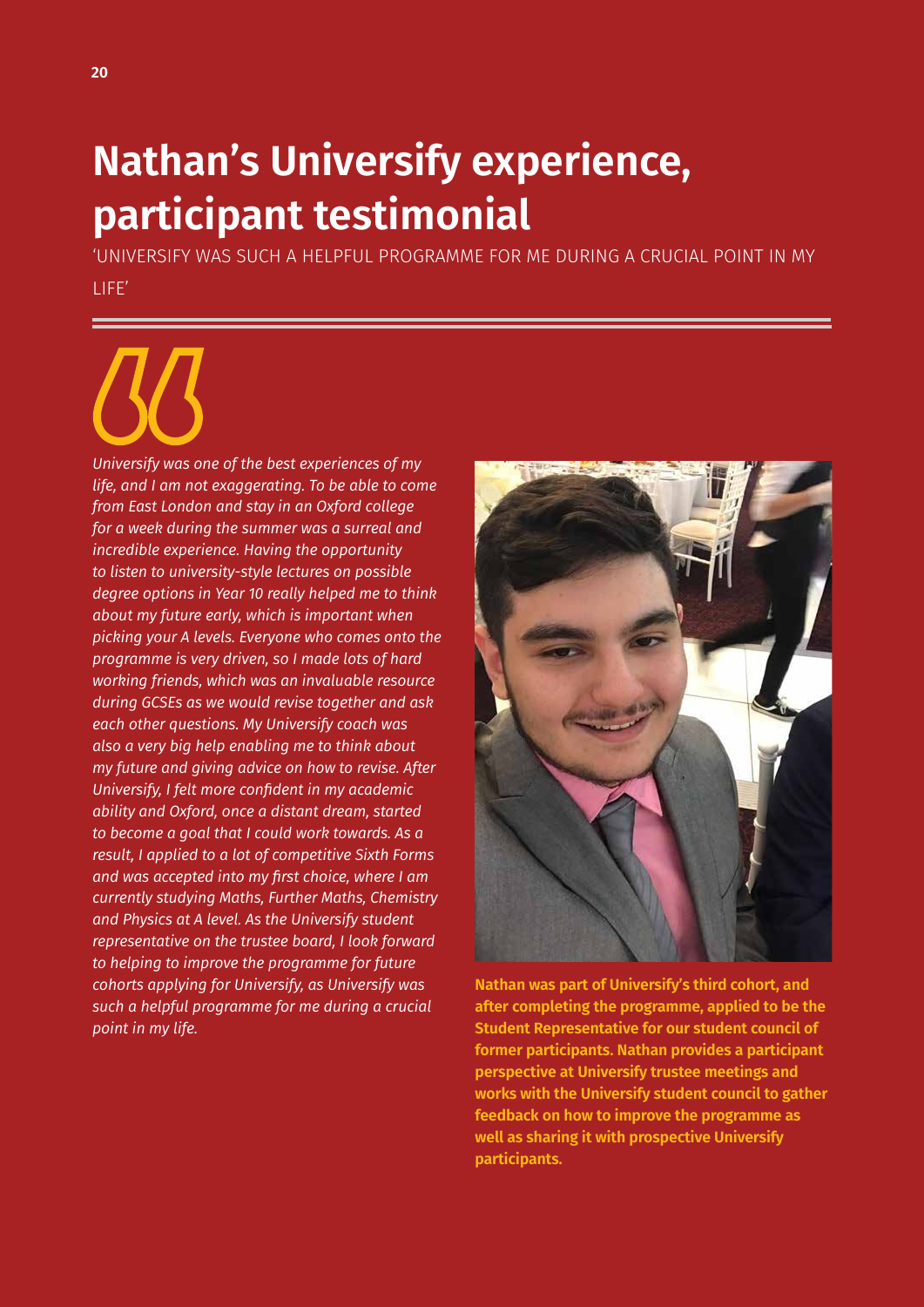## **How we measure our impact**

WE REGULARLY REVIEW OUR MEASUREMENT APPROACH TO ENSURE OUR METHOD IS AS ROBUST AS POSSIBLE

In order to collect effective impact data, we hired an experienced independent impact evaluator, Ellie Harries, to support in the design of our measurement framework and our data analysis.

We collected our data in the following ways:

- Three participant questionnaires: one administered at the start of summer, one at the end of the summer programme, and one at the end of the Easter residential to enable before and after comparison at three points. Pre and post surveys allowed us to control for the higher-than-average motivation we may expect from participants who have to opt in to our programme.
- A GCSE questionnaire completed by lead teachers to measure GCSE attainment against predicted grades.
- Monthly coaching observation forms.
- UCAS Strobe data service for university destinations.

Wherever possible, we drew on independently validated psychological scales to measure 'soft' outcomes, such as an increase in self-esteem or self-efficacy. We drew on Inspiring Impact's JET Framework, which brings together a number of key measures of young people's skills and personal traits.<sup>1</sup>

To accommodate the growth in participant numbers, we collected survey responses digitally this year. Unfortunately, this resulted in a drop in both the number of survey responses and completed surveys. We received 133 responses from 149 participants (89%), compared to last year's 100% submission rate. We hope to improve the digital collection of our surveys in 2020 so that we measure the full breadth of our participants.

For our GCSE attainment survey we received 21 out of 49 teacher surveys. Next year we will explore ways to gather additional responses by formalising our data gathering needs as part of our MoU with schools.

#### **ASPIRATIONS TO EDUCATION**

The primary source we used to measure increased aspirations to education was by asking the question, 'How likely do you think you are to apply to a highly-selective university, like the University of Oxford?'. We also used the Department for Education's Longitudinal Study of Young People in England (LSYPE) survey's five-question Educational Aspirations module and the onequestion University and Higher Education module to measure participants' aspirations to education.<sup>2</sup> The change was not statistically significant.

#### **SELF-EFFICACY AND SELF-ESTEEM**

To measure participants' self-efficacy we used the Individual Protective Factors index, Self-Efficacy sub-scale, which is a seven-item, four-point scale.<sup>3</sup> We also measured participant self-esteem using the Single Item Self-Esteem Scale (a shorter version of the widely-used Rosenberg Self-Esteem Scale).4

<sup>1</sup> http://www.thinknpc.org/publications/the-journey-to-employment/ (Article accessed 4 December 2018)

<sup>2</sup> https://www.education.gov.uk/ilsype/workspaces/public/wiki/Questionnaires (Article accessed December 2017).

<sup>3</sup> Dahlberg LL, Toal SB, Swahn M, Behrens CB. *Measuring Violence-Related Attitudes, Behaviors, and Influences Among Youths: A Compendium of Assessment Tools*, 2nd ed., Atlanta, GA: Centers for Disease Control and Prevention, National Center for Injury Prevention and Control, 2005.

<sup>4</sup> Robins, R. W., Hendin, H. M., & Trzesniewski, K. H. (2001). 'Measuring Global Self- Esteem: Construct Validation of a Single-Item Measure and the Rosenberg Self-Esteem Scale'.<br>*Personality and Social Psychology Bulletin,* SELF-ESTEEM.pdf (Article December 2017).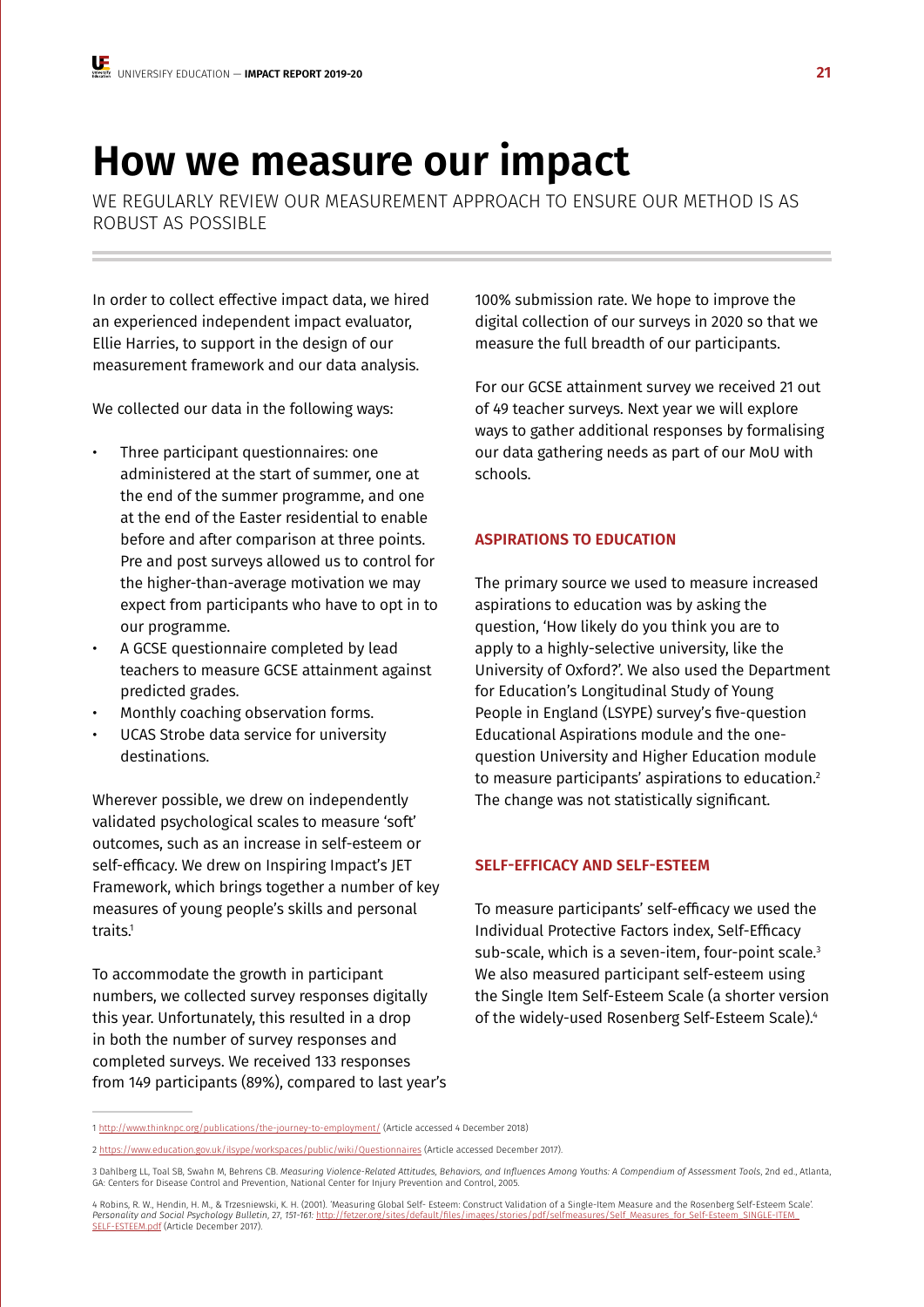### **GCSE ATTAINMENT**

Universify aims to measure and contribute towards three key outcomes:

- 1. increased aspirations;
- 2. increased attainment;
- 3. increased likelihood of making a successful application to a highly-selective university.

To measure these factors our independent evaluator worked with Universify's former trustee for impact measurement, George Hoare, to devise a Likert scale survey to send to lead teachers. The survey presented teachers with the following statements for each participant:

- 1. This student attained their predicted grades.
- 2. This student achieved the highest grades at GCSE.
- 3. Engaging in Universify's programme benefitted the student's GCSE attainment.
- 4. This student is in a good position to apply to a highly-selective university.
- 5. Engaging in Universify's programme means this student is more likely to apply to a highlyselective university.

To make the process as easy as possible for teachers, we chose this method to measure attainment as it does not require access to all participant grades, which may be harder to procure. This method also makes the data analysis more straightforward.

As we grow, we will explore using the Higher Education Access Tracker (HEAT) with the help of partner colleges and universities to compare our participants' GCSE grades with a control group. We hope to use this tool in our analysis of the 2019-20 cohort next summer. This research would still be done alongside the surveying of teachers in order to continue to measure the impact of attainment on aspirations and the likelihood of making a successful application to a highly-selective university.

For Cohort 5, in 2020-21, we are exploring students' target, predicted, and real GCSE grades. We have begun reviewing this approach with our former lead teacher and current trustee, Nick Lawrence,



*Literally students report a life changing experience, developing confidence around academia and social skills; I would 100% suggest all schools get involved!*

**Rebecca McCairns, Lead Teacher, King Ecgbert School, Sheffield**

to examine its feasibility. We have taken these actions to ensure we measure student attainment as robustly as possible and to help us improve the intervention model which will enable us to provide as great an impact as possible.

### **PERCEPTIONS OF UNIVERSITY**

To measure participants' perceptions of university, we included on the participant questionnaire the question: 'What one word do you most associate with the idea of studying at university?'. We established common themes in the associated words, comparing the themes found before and after the summer.

### **IMPACT OF COACHING**

In 2018-19, we began collecting data on three crucial components needed for successful university applications. We wanted to investigate whether participants' attitudes, communication skills, and responses to challenges would improve throughout the year through monthly coaching sessions. We piloted this data collection method in 2018-19 with a view to modify and implement this approach for Cohort 4 and we look forward to reporting our findings in our 2020-21 impact report.

#### **UNIVERSITY DESTINATIONS**

We used the UCAS Strobe data service to track our participants' applications, offers, and acceptances. Data is an estimate, as figures are rounded to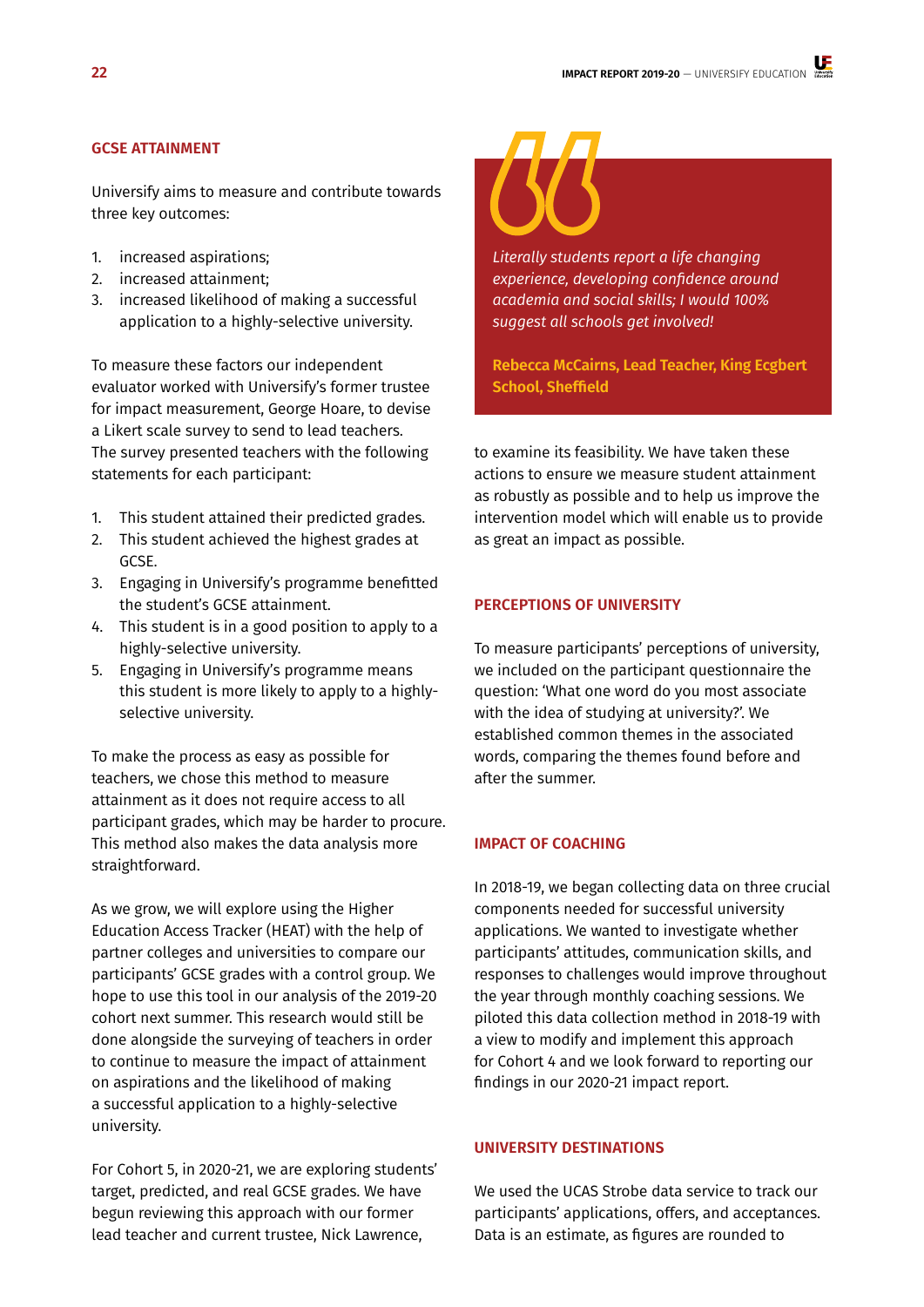

*Our students gain a number of experiences from Universify including staying away from home, travelling without parents and communicating with new adults. They make friends from outside of London and are making long term commitments to the next steps of their education. They come back motivated and enthused knowing they have support if they need it.*

**Karen Robinson, Lead Teacher, Ark Bolingbroke, Wandsworth**

the nearest 5. UCAS Strobe also matches our participants to a control group with similar characteristics to determine whether there is any statistical significance in our participants' offer and acceptance rates. We have chosen to further break this down by Russell Group universities, which we have used as a proxy for 'highly-selective' universities, as well as Oxbridge.

To report on whether our programme impacted the likelihood of our participants entering university, we followed IntoUniversity's method of creating tailored benchmarks based on our participants' data.5 We created two tailored benchmarks: one

which looked at 'disadvantage' and the other which looked at progression rates to higher education in participants' local areas. We chose to use two benchmarks to account for the variety of indicators that can impact progression to higher education.

For our tailored disadvantage benchmark, we use the Department for Education's latest figures for state-funded comprehensive school students to work out our participants' expected progression rate, based on their disadvantage criteria in Year 10.<sup>6</sup>

For our second benchmark, we used POLAR4 data to ascertain participants' likelihood of reaching university based on the progression rates to university in the area they lived in. However, it is acknowledged that POLAR data overestimates students' likelihood to progress to university for those living in inner cities as it offers information on progression rates across a broad area without differentiating rates within that area.7 Our benchmark therefore reflects a conservative estimate of our participants' likelihood to progress to university. Due to our small sample size we are unable to report on acceptance rates to individual universities. We intend to update our data collection for 2020 to report more accurately on our participants' destination data. We are pleased by these initial findings from our pilot year and look forward to reporting on more robust figures from a larger sample in 2020.

5 IntoUniversity, 'Impact Report 2019', https://intouniversity.org/sites/all/files/userfiles/files/IU19009\_IU\_IMPACT\_REPORT\_2019\_WEB\_AW%20(1).pdf (Article accessed 28 November  $2010$ 

6 Department for Education, 'Destinations of key stage 4 and 16-18 students, England, 2017/18', p15 https://assets.publishing.service.gov.uk/government/uploads/system/uploads/<br>attachment\_data/file/839989/Destinations\_of\_KS attachment\_data/file/839989/Destinations\_of\_KS4\_and\_16\_to\_18\_students\_2018



7 Vikki Boliver et. al., 'Using contextualised admissions to widen access to higher education: a guide to the evidence base' (2017); see also IntoUniversity, 'Impact Report 2019', p12.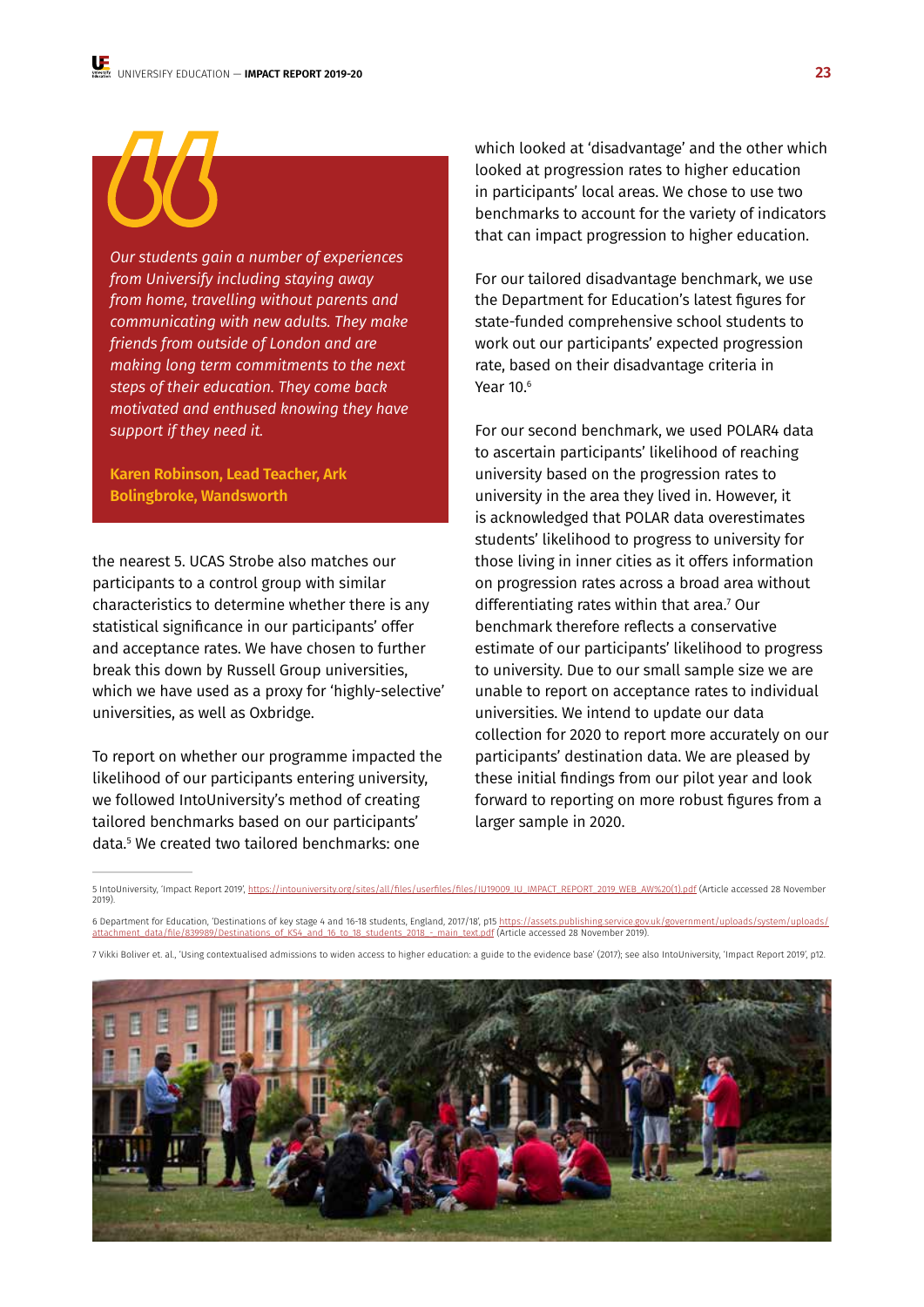### **What we have learnt**

WE WANT TO CONTINUE REFINING OUR PROGRAMME TO MAKE IT AS IMPACTFUL AS POSSIBLE FOR OUR PARTICIPANTS AND A REWARDING EXPERIENCE FOR OUR VOLUNTEERS

The desire to learn from what we do is at the core of our mission. Each year, we aim to improve what we do by gathering feedback from our stakeholders: participants, volunteers, lead teachers, and tutors. We collect feedback through surveys and seek indepth qualitative feedback through interviews with volunteers. This feedback enables us to conduct a rigorous internal post-course review to improve our programme for future years.

Furthermore, our newly-elected 2019 student council, formed from 2018-19 Universify participants, met to discuss programme changes and will continue to advise us on how best to adapt the programme to meet participants' needs.

#### **PROGRAMME REVIEW**

Participant and volunteer feedback from the programme remained positive in 2019. 96% of participants enjoyed the course and would recommend it to a friend. In particular, participants found the range of seminars, group work, and activities exciting. They told us that the programme had given them a chance to try new things and make new friends. This was reflected in the high proportion of participants who felt comfortable within the group and on the course: 92% agreed with this statement.

Lessons were rated again rated highly, with participants reporting higher learning rates in summer 2019 than in the previous two years. However, we continued to receive feedback that classes could be even more engaging. We will continue to work with tutors to ensure academic sessions are tailored appropriately to our participants.

Feedback from coaching sessions remained high: 96% of participants found the coaching sessions useful and 92% were looking forward to their next session.

Our volunteers fostered an exceptionally open environment this year. Though we extended our training offering and volunteers responded maturely and appropriately when handling incidents, they asked for clearer step-by-step guidance in the future to ensure they would feel confident in handling incidents. We will introduce flow diagrams to enable volunteers to follow processes more closely in our 2020 volunteer handbook. Despite this, 76% strongly agreed and 93% overall agreed that they knew who to turn to for support when they needed it, indicating that we have offered sufficient support. 96% of volunteers enjoyed working with Universify.

of participants agreed they felt comfortable on course and in the group



session useful and they were looking forward to their next coaching session

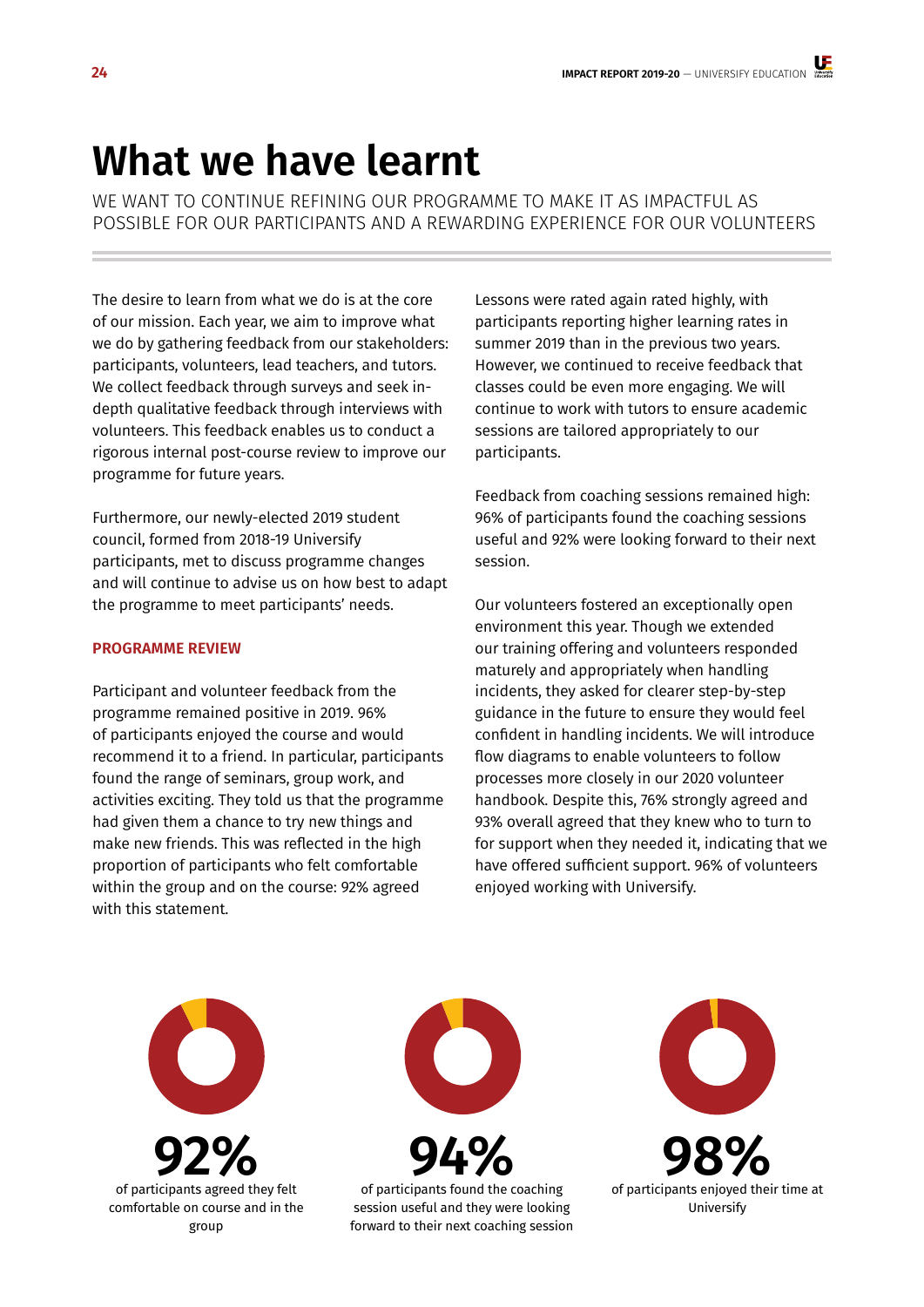#### **PROGRAMME DEVELOPMENTS**

Following feedback from 2018, we set ourselves the goal to develop our training to ensure volunteers were fully equipped for their coaching role. We increased face-to-face, pre-course training by 4.5 hours to include programme-specific scenariobased training, additional listening training delivered by Anne Ford — Connect Peer Support trainer — and a one-hour safeguarding session. We also refined our existing coach training session delivered by Dallaglio RugbyWorks based on volunteer feedback. In 2019, we extended our volunteer offering to include an opt-in, year-long training programme to transform our volunteers into expert coaches. To improve on-course coaching support for volunteers, we introduced a mid-week and end-of-week coaching skills reflection session with Dallaglio RugbyWorks, having piloted it in 2018. We also added a drop-in morning for volunteers to seek advice from Dallaglio RugbyWorks' coaches.

In 2018, we welcomed our largest ever cohort to Somerville College and St Hugh's College. While lesson feedback remained positive, we received some comments that teaching delivery could be more engaging. In summer 2019, we gave structured guidance to tutors and we reviewed lesson plans to ensure that the academic sessions were appropriately pitched and that they incorporated participant discussion as well as traditional lecturing. We reduced class sizes to ensure that teaching was similar to university-style seminars and encouraged volunteers to participate more to prompt further discussion. These improvements to the delivery of teaching have resulted in an increase of 14 percentage points in participants feeling that 'they have learnt something from their classes'.

Lastly, in 2018 we asked how we could provide a clearer post-course pathway to our participants. We continued to present follow-on access programmes, such as The Sutton Trust Summer School and UNIQ, and included an option to sign-up to their mailing lists. As we want participants to make an informed decision about their future, we also worked with WhiteHat, an apprenticeships organisation, to offer an alternative to participants who realised through the programme that university was not for them.



*the student on a mobility programme I was a coach and what an experience it was. A tiring yet rewarding week where I made friends in my fellow coaches, the students themselves and the managers of Universify. I have never felt so welcomed and I know the students felt the same. What was only a one-week course, became a forever Universify family. Wish I could do it all again!*

**Farhana Aktar, Universify volunteer**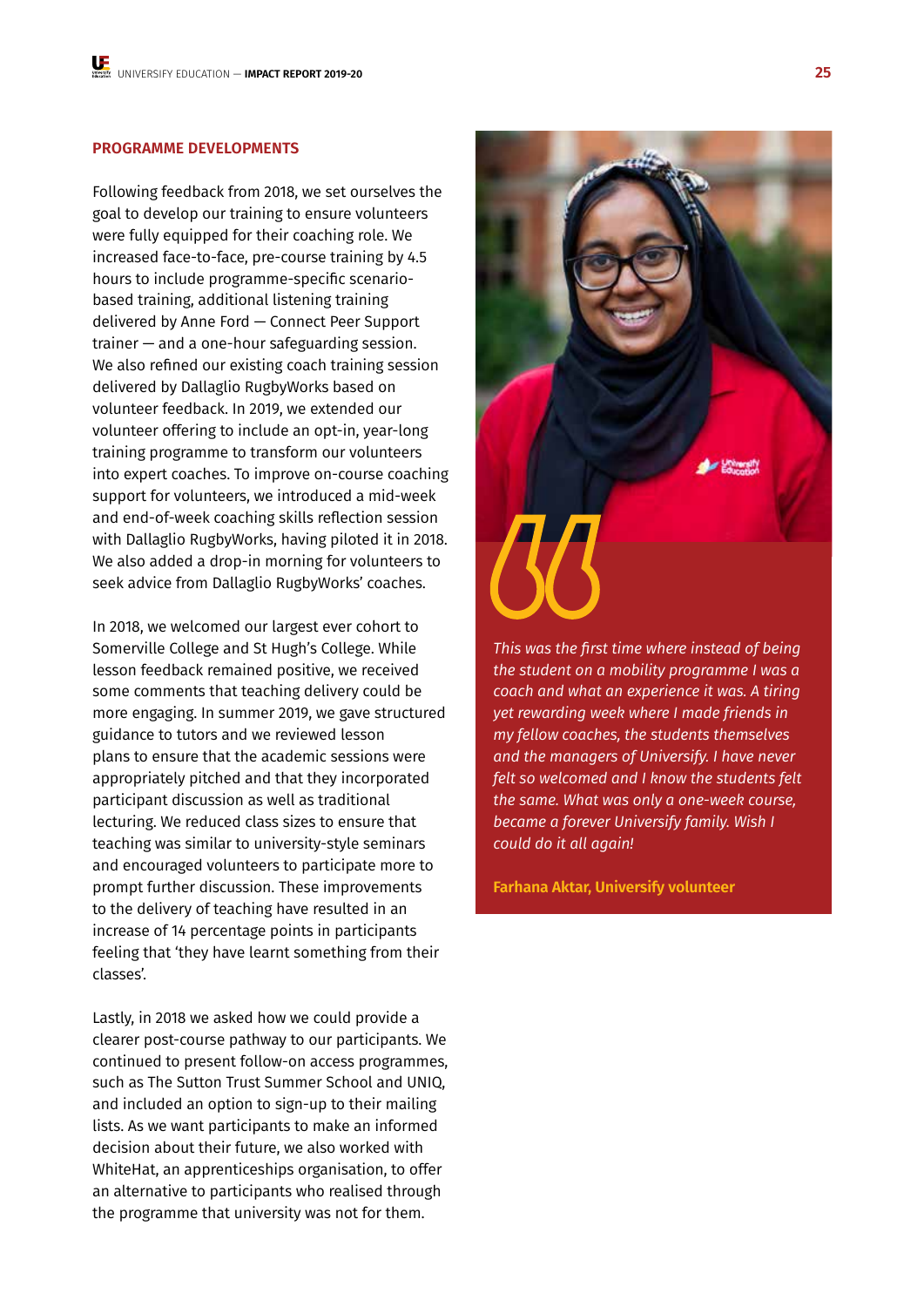# **Cost of providing Universify**

OUR PROGRAMME CONTINUES TO DELIVER A COST-EFFECTIVE METHOD FOR RAISING PARTICIPANT ASPIRATIONS, ATTAINMENT, AND THE LIKELIHOOD OF APPLYING TO UNIVERSITY

For Universify's programme to be good value for money it is important to ensure an effective use of both Universify's and our partners' resources.

We are grateful to our college partners who host our programme, providing accommodation and meals for participants and volunteers as a benefit in kind. Likewise we are thankful to schools, who cover the cost of students' transport. We are particularly appreciative of Somerville College, who hosted our pilot programme, and to Oxford Summer Courses, who have provided staff time, expertise in working with young people, and funding throughout our early years. These benefits in kind — significantly greater than Universify's out-of-pocket expenses — enable us to maintain a

low cost per participant, allowing us to provide our programme to more participants.

In 2019, we received a multi-year grant from Macquarie Group Foundation, our principal corporate funder. This grant has allowed us to expand our permanent staff team to two full-time members. This expanded team has enabled us to look beyond Oxford to determine how we can improve access to other universities through new partnerships. Our staff will devote time to ensure the sustainability of the charity by developing strategies to increase operational efficiency, by improving fundraising strategies, and by reviewing staff and student policies. This grant has also given us the chance to improve the quality of our programme by boosting our volunteer

| 2019-20 Forecasted course costs<br>(summer & Easter)                                     | <b>Contributed by</b>                                       | Amount*                                  |
|------------------------------------------------------------------------------------------|-------------------------------------------------------------|------------------------------------------|
| Accommodation and meals for<br>participants and staff during<br>course, teaching rooms   | Somerville College, St Hugh's<br>College, and Jesus College | Benefit in kind estimated at<br>£186,100 |
| Intellectual Property, policy<br>creation and technical expertise,<br>and assets         | Oxford Summer Courses                                       | Benefit in kind estimated at<br>£7,000   |
| Staff time $-$ course design, staff<br>time donation scheme**, and<br>Director oversight | Oxford Summer Courses*** and<br>supporting charities        | Benefit in kind estimated at<br>£13,300  |
| <b>Total benefits in kind</b>                                                            |                                                             | £206,400                                 |
| Charity overheads $-$ website, staff<br>time in organisation                             | Universify                                                  | £81,000                                  |
| Delivery costs (staff recruitment,<br>training, tutors, activities, travel)              | Universify                                                  | £17,300                                  |
| <b>Total Universify expenditure</b>                                                      |                                                             | £98,300                                  |
| Universify's cost per participant****                                                    |                                                             | c.f650                                   |

\* These costs are rounded figures and based on budgeted figures for the cost of providing the programme to 149 participants in our fourth cohort in 2019-20. "Staff time donation scheme involves Oxford Summer Courses matching volunteer time with time at work up to a day a month.<br>""Oxford Summer Courses is committed to providing Universify with the resources needed to make it an

\*\*\*\*Universify's cost per participant is calculated by dividing total Universify expenditure by number of participants (149) on our 2019-20 programme.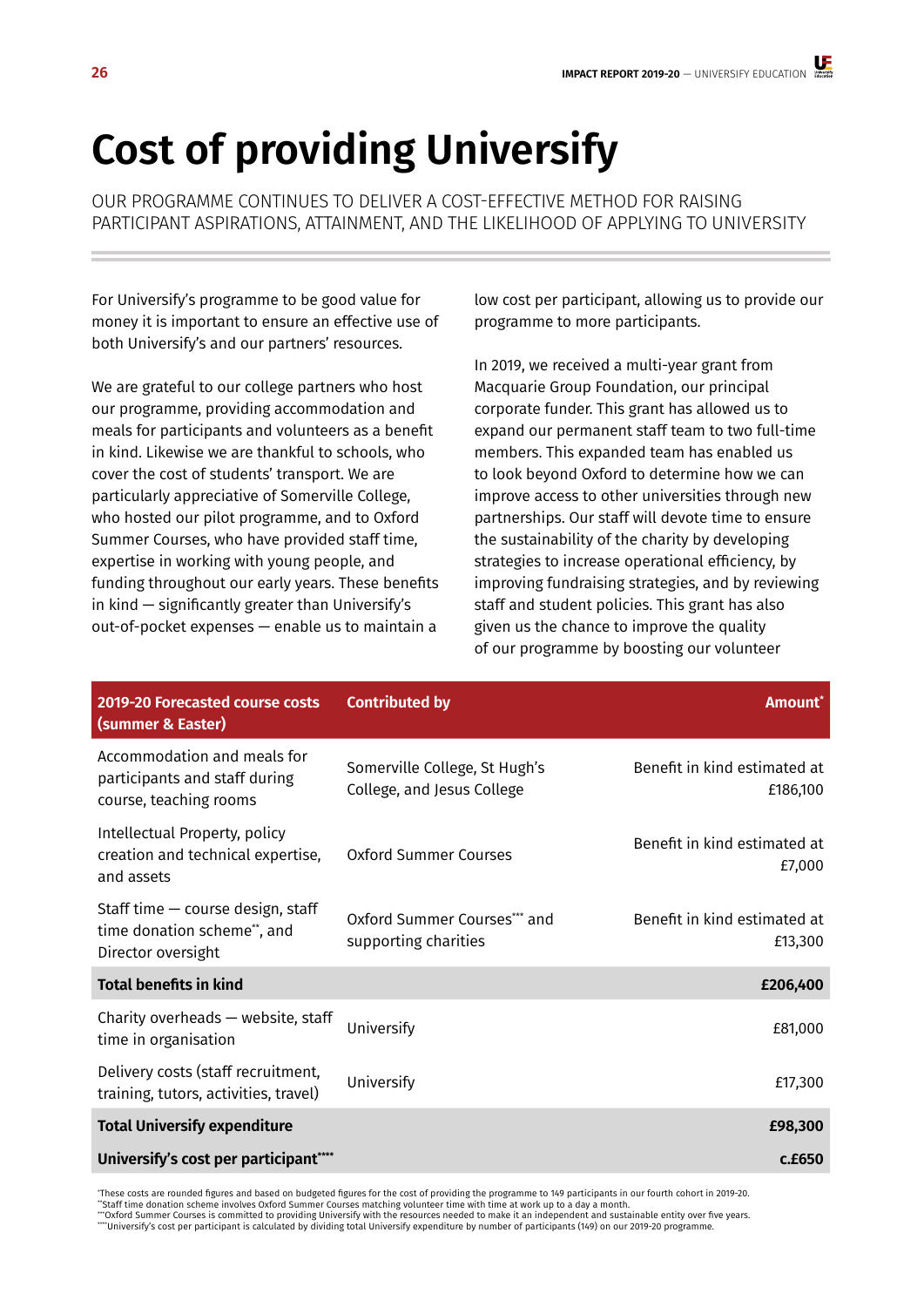### **Breakdown of cost per participant for 2019-20**



training package. This has contributed to a higher forecasted cost of c.£650 per participant for the 2019-20 cohort. We expect the per participant cost to reduce over the next five years after the initial increase in staff expenditure and as we begin to see economies of scale.

#### **COST BENCHMARKING**

To understand whether our intervention represents an effective use of money and resources, we would ideally compare our cost per outcome achieved to a benchmark figure for similar interventions. As our small sample size from Cohort 1 means that university destination data is not specific enough to provide a cost benchmark, we will continue to calculate the required progression rate to make Universify a good value for money intervention compared to existing programmes.

In our methodology, we benchmark against the current effectiveness of access activity spending at the University of Oxford, Russell Group Universities in England, and for the UK as a whole to provide a comparison. Effectiveness of access activity spending can be calculated by taking the increase in access expenditure and dividing it by the increase in student intake from the lowest progression areas of the country (POLAR4 quintile 1), who start their first degree as a young person at that university.

The unit cost figures in the table below provide a range of estimated costs that universities currently spend in order to get students from the lowest progression areas for higher education to successfully take up an undergraduate degree. We should interpret these figures as a range of what might be expected for similar interventions in terms of helping students from low access areas into highly-selective universities: from c.£20k per student up to c.£107k per student at highlyselective universities.

For Universify to be comparable in terms of value for money, we would only require that at least one participant from POLAR4 quintile 1 attends university because of our intervention, when they would not have done so otherwise. If this Universify participant from POLAR4 quintile 1 attended the University of Oxford the cost savings would amount up to c.£9,500. We have calculated this saving by subtracting the total cost of our 2018-19 cohort from the unit cost for the University of Oxford (calculated in the table below).

| <b>University or group</b>               | <b>Increase in Access</b><br><b>Activity Expenditure</b><br>(2015-16 to 2016-17) | <b>Increase student intake</b><br>from Polar quintile 1<br>(2015-16 to 2016-17) | Unit cost       |
|------------------------------------------|----------------------------------------------------------------------------------|---------------------------------------------------------------------------------|-----------------|
| University of Oxford                     | £539,000                                                                         | 5                                                                               | £107,800*       |
| Russell Group<br>Universities in England | £5,059,400                                                                       | 245                                                                             | £20,700         |
| Universities in the UK                   | £11,082,100                                                                      | 425                                                                             | £26,100         |
| Source                                   | $OFFA**$                                                                         | HESA***                                                                         | Calculation**** |

\* It is important to note that while expenditure has increased for little return, this doesn't take into account investment in earlier interventions, which will come to fruition in future years. \*\* https://www.officeforstudents.org.uk/publications/monitoring-outcomes-offa-access-agreements-and-hefce-funding-for-widening-access-for-students-from-disadvan-

taged-backgrounds-improving-retention-and-improving-provision-for-disabled-students-for-2016-17/<br>\*\* https://www.hesa.ac.uk/news/07-02-2019/widening-participation-tables

\*\*\* All figures are rounded to the nearest hundred and based on OFFA data from 2018 before they closed in March.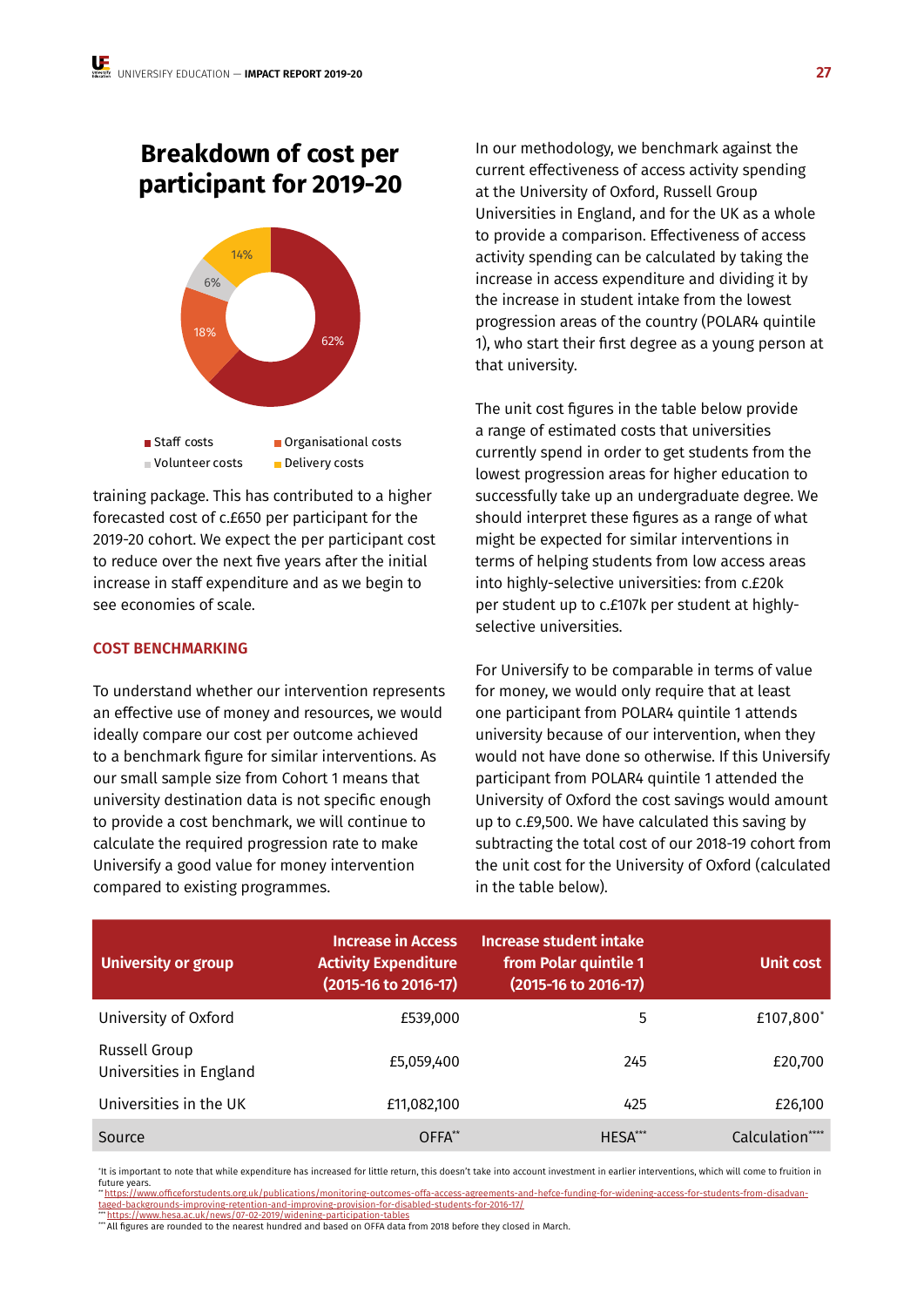# **Where we are going**

WE ASPIRE TO EXPAND BEYOND OXFORD, WORKING WITH MORE UNIVERSITIES TO PROVIDE OUR PROGRAMME TO MORE PARTICIPANTS

#### In 2020-21 we have three aims:

- 1. expand our programme within Oxford and beyond;
- 2. find ways to support Universify alumni further in applying to university;
- 3. refine our impact measurement approach.

#### **EXPANDING OUR PROGRAMME**

In 2020-21, we aim to pilot our programme at the University of Cambridge and increase participant numbers to over 200 participants. To ensure we deliver a quality programme to a larger cohort across multiple sites, we will streamline operational processes including volunteer and student recruitment. We will continue to assess how to train and support volunteers so that our participants receive the best possible care and support from our staff in all aspects of our programme.

#### **SUPPORTING OUR ALUMNI**

While we are encouraged by our first cohort's success, we would like to further support participants to translate their increased aspirations into successful applications to highly-selective universities. This includes cultivating a supportive alumni network that works together to achieve their academic aspirations beyond the end of the programme. We will pilot university application support, building up a resource bank and running mock interviews for Year 13 Universify participants in preparation for university applications and entrance interviews.

#### **REFINING OUR IMPACT MEASUREMENT**

We have received qualitative data from individuals to suggest that our programme is having its intended effect on educational aspirations and attainment. To ensure that we are delivering impact consistently to our participants, we will investigate how we can improve the collection of

impact data for GCSE attainment and university destinations. This will enable us to track our impact on attainment and longer-term outcomes more effectively and help us to achieve our vision for students to fulfil their potential in education.

#### **ACHIEVING OUR AIMS**

These three aims are based on our ongoing objective to deliver sustainable growth and impact. To realise these objectives we are expanding our permanent staff team and have developed a trustee board that brings a wealth of experience, supporting us to build a stategy to achieve our future aspirations. Our trustees provide widening participation and sector knowledge, school and teacher perspectives, expertise in working with young people, a track record of fundraising success, impact measurement know-how, and robust financial management practices.

Although we have mapped out our strategy for participant growth, we understand that expansion is predicated on raising funds to deliver our programme and making the best use of our resources to effectively achieve our Theory of Change. Impact measurement and reporting is part of a constant process to refine and improve what we do, so we can continue to contribute to furthering educational equality and supporting our participants in overcoming the barriers of limited attainment, low aspirations, and feeling out of place in a university setting.

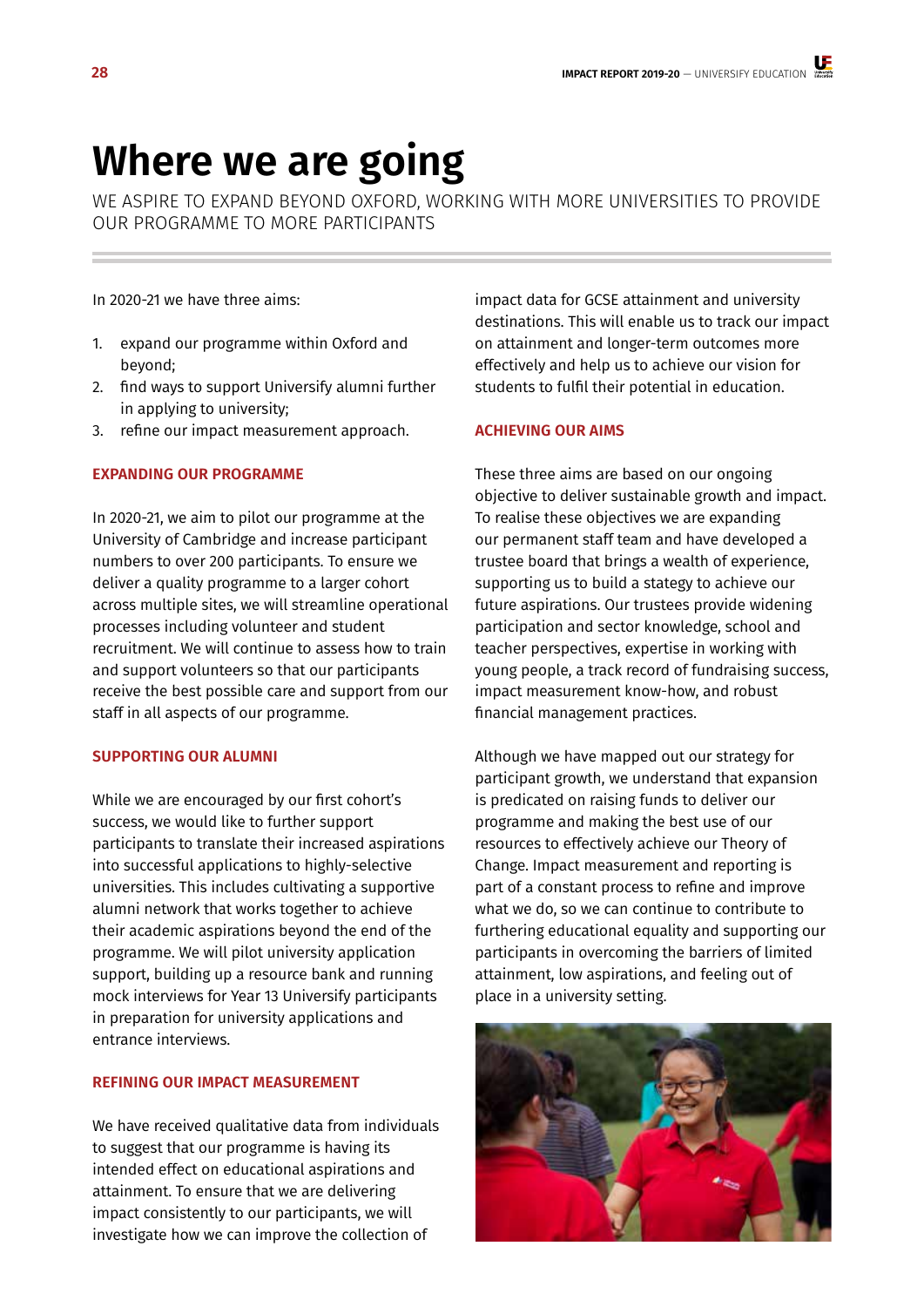## **Thank you**

WE WOULD LIKE TO THANK THE FOLLOWING PEOPLE AND INSTITUTIONS FOR THEIR SUPPORT, HELP, AND GUIDANCE

| St Hugh's College, Oxford                 | Jesus College, Oxford               |
|-------------------------------------------|-------------------------------------|
| Elena Sorochina, Outreach Officer         | Matthew Williams, Access Fellow     |
| Thea Crapper, Academic Registrar          |                                     |
|                                           |                                     |
|                                           |                                     |
|                                           |                                     |
| Gordon Sanghera, Donor                    | Oxford Nanopore Technologies        |
| Matt Lacey, Donor, SurveyTech             | The Funding Network, Oxford         |
| Kusuma Trust UK                           | <b>Buzzacott</b>                    |
| The Community Foundation of Staffordshire |                                     |
|                                           |                                     |
| Steve Rayner                              | <b>Kath Davies</b>                  |
| Matt Lacey                                | Nadia Awad (Student representative) |
| <b>Robert Phipps</b>                      |                                     |
| Kate West                                 |                                     |
|                                           |                                     |
| Bertina Ho                                | Charles Lamport-Beale               |
|                                           |                                     |
|                                           |                                     |
| Hannah Kedward                            | Marie Le Roy                        |
| Isabella Addo                             | Nahid Mushrof Ali                   |
| Jennifer Ainsworth                        | Nathanael Ioan Smalley              |
| Jennifer Paulley                          | Niamh Walshe                        |
| Jingyan Lai                               | Nicholas Latham                     |
| Josephine Skorupski                       | Olivia Tan                          |
| Katie Broadbent                           | Robin Fessey Holmes                 |
| Kim Esquivel                              | <b>Ruth Flame</b>                   |
| Kirsty Hardwick                           | Shahswar Zearmal                    |
| Kit Shoebridge                            | Simon Flint                         |
| Laura Jackson                             | Sneidy Paka-Solé                    |
| Laura Smyth                               | Sumayyah Zannath                    |
| Lauren Charters                           | Tasnim Hoque                        |
|                                           |                                     |

| Aderinsola Adebowale  | Hannah Kedward            | Marie Le Roy                |
|-----------------------|---------------------------|-----------------------------|
| Aisha Nadim           | Isabella Addo             | Nahid Mushrof Ali           |
| Alex Tough            | <b>Iennifer Ainsworth</b> | Nathanael Ioan Smalley      |
| Alex Whitton          | Jennifer Paulley          | Niamh Walshe                |
| Amy Baker             | Jingyan Lai               | Nicholas Latham             |
| Amy Winstock          | Josephine Skorupski       | Olivia Tan                  |
| Andrew Mensah         | Katie Broadbent           | Robin Fessey Holmes         |
| Bertina Ho            | Kim Esquivel              | Ruth Flame                  |
| Callie Phillipson     | Kirsty Hardwick           | Shahswar Zearmal            |
| Charles Lamport-Beale | Kit Shoebridge            | Simon Flint                 |
| Christopher Baptiste  | Laura Jackson             | Sneidy Paka-Solé            |
| Claire Holubowskyj    | Laura Smyth               | Sumayyah Zannath            |
| Daniel Kwok           | Lauren Charters           | Tasnim Hoque                |
| Danielle Watts        | Lily Westcott             | <b>Thomas Weald</b>         |
| Eleanor Paisley       | Maaria Sindhu             | Walther Traberg-Christensen |
| Frank Levermore       | Maddie Hammond            | Zoe Fell                    |
| Gabriel Barrie        | Maia Perraudeau           | Zoe O'Logbon                |
|                       |                           |                             |

#### **THE FOLLOWING PEOPLE FOR THEIR SERVICES**

Ellie Harries, Independent Impact Evaluator Bill Spectre, Bill Spectre's Ghost Tour Emily Jarrett, Photographer

Laura Haigh, Napa Saengkrachang, Guillermo Tirelli, Oxford Summer Courses Anne Ford, Connect Peer Support

Nicola Webb, Frank Norris and Chris Tomlinson, The Co-op Academies Trust Kim Dukes, UCAS Strobe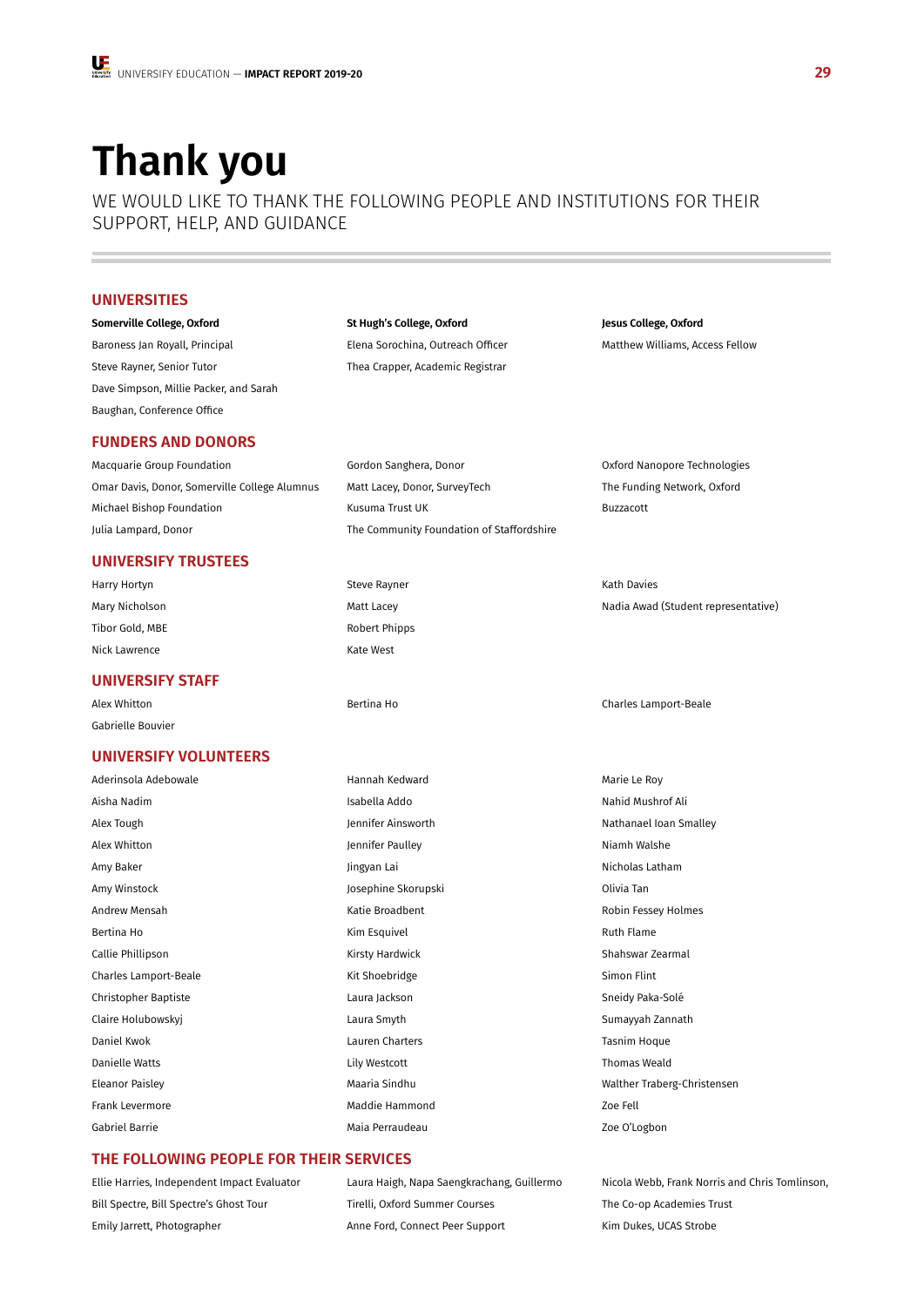#### **LEAD TEACHERS AND PARTNER SCHOOLS**

Karen Robinson, Ark Bolingbroke Craig Hetherington, Ark Boulton Academy Francesca Hall, Ark Evelyn Grace Academy Simon Hands, Ark Kings Academy Ms Ibrahim, Ark Walworth Academy Collette Inglisnki, Ark William Parker Academy Rebecca Malone, Bennett Memorial School Tom Pearson, Bohunt School Worthing Liz Hackling, Bridge Learning Campus Patrick Callaghan, Bristol Cathedral Choir School Luke Haisell, Brockhill Park Performing Arts College Tim Fox, Canterbury Academy Cathy Shail, Colston's Girls' School Miss R Dawson, Co-op Academy Failsworth Marc Heaney, The Co-op Academy of Manchester Shane Richardson, The Co-op Academy of Stoke-On-Trent Fay Welsh, Co-op Academy North Manchester Dean Robinson, Co-op Academy Swinton Catherine Earley, Co-op Academy Walkden Anne-Marie Duke, Dunraven School Alison McLaren, Excel Academy

#### **UNIVERSIFY TUTORS**

| Alexander Wilson    |   |
|---------------------|---|
| <b>Alice Tawell</b> | I |
| Ani Haykuni         |   |
| Avi Mayorcas        |   |
| <b>Beth Slater</b>  | J |
| Carlo Lori          |   |
| Cheryl Kelley       | ı |
| Chris Adamson       | ı |
| Chris Curtis        | ı |
| David McManus       | ı |
| David Leon          |   |

**DALLAGLIO RUGBYWORKS COACHES**

| Rory Murphy           |
|-----------------------|
| Kieran O'Sullivan-Dav |
| Tom Bray              |
|                       |

Lacey Austin, Hadlow Rural Community College Michael Prince, Harris Academy Chafford Hundred Daniel Bushay, Harris Academy Morden Nick Soar and Gizle Landman, Harris Academy South Norwood Misbah Arif, Harris Academy St John's Wood Megan Greet, Harris Academy Tottenham Charlotte Matheson, Harris Girls' Academy Bromely Harvey Ovenden, Hartsdown Academy Matthew Baillie, Haywood Academy Rebecca McCairns, King Ecgbert School Nicky Hunt, Lampton Academy Ben Green, Monmouth Comprehensive School Martin Keen, Moorside High School Ina Goldberg, Oasis Academy Brislington Dan Pitt, Orchard School Bristol Michelle Lawrence, Ormiston Horizon Academy Aisling Murphy, Ormiston Ilkeston Enterprise Academy Becky Maiden, Ormiston Sandwell Community Academy Rebecca Jones, Ormiston Sir Stanley Matthews

Kelly-Ann Thomas, Fairfield High School

David Wisth Elena Sorochina Guillermo Tirelli Jamie Russell Jesus Regueira Linares Joel Butler Lisa McCarthy Maia Perraudeau Marcus King Matt Hewson Matt Williams

Jackie Watson, Oxford Spires Academy Mark Instone, Princes Risborough School Julie Warren, Redland Green School Emma Ward, Spires Academy Harminder Singh, St Albans Academy Sam Lane, St George's C-of-E School Ann Burke, St Mary Redcliffe and Temple School

Rebecca Chapman, St Peter's RC High School Sophie Barker, St Thomas More Catholic Academy

Joe Spark, Stationers' Crown Woods Academy Dan Shepperson, The Charles Dickens School Diana Pugh, The Forest Academy Shela Farooq, The Heathland School Dr V Allen, The King's C of E School Hannah Shute, The Maplesden Noakes School Lucia Hanakova, The Oxford Academy Karen Heath, The Petersfield School Paula Bull, Westminster Academy Natasha Conran, William Ellis School Paul Harris, Wodensborough Ormiston Academy

Nicola Dinsdale Peter Kirby-Harris Robin Loveridge Samar Abdel-Rahman Simple Rajrah Steve Rayner Tamara Beretic Vaci Tariq Parker Timothy Walker Ursula Westwood Walther Traberg-Christensen

Dan Ley

And finally, we would like to thank all the students that have applied and taken part in the Universify programme, who continue to inspire and amaze us with their successes. We are immensely proud of the incredible achievements you have accomplished and will continue to do so.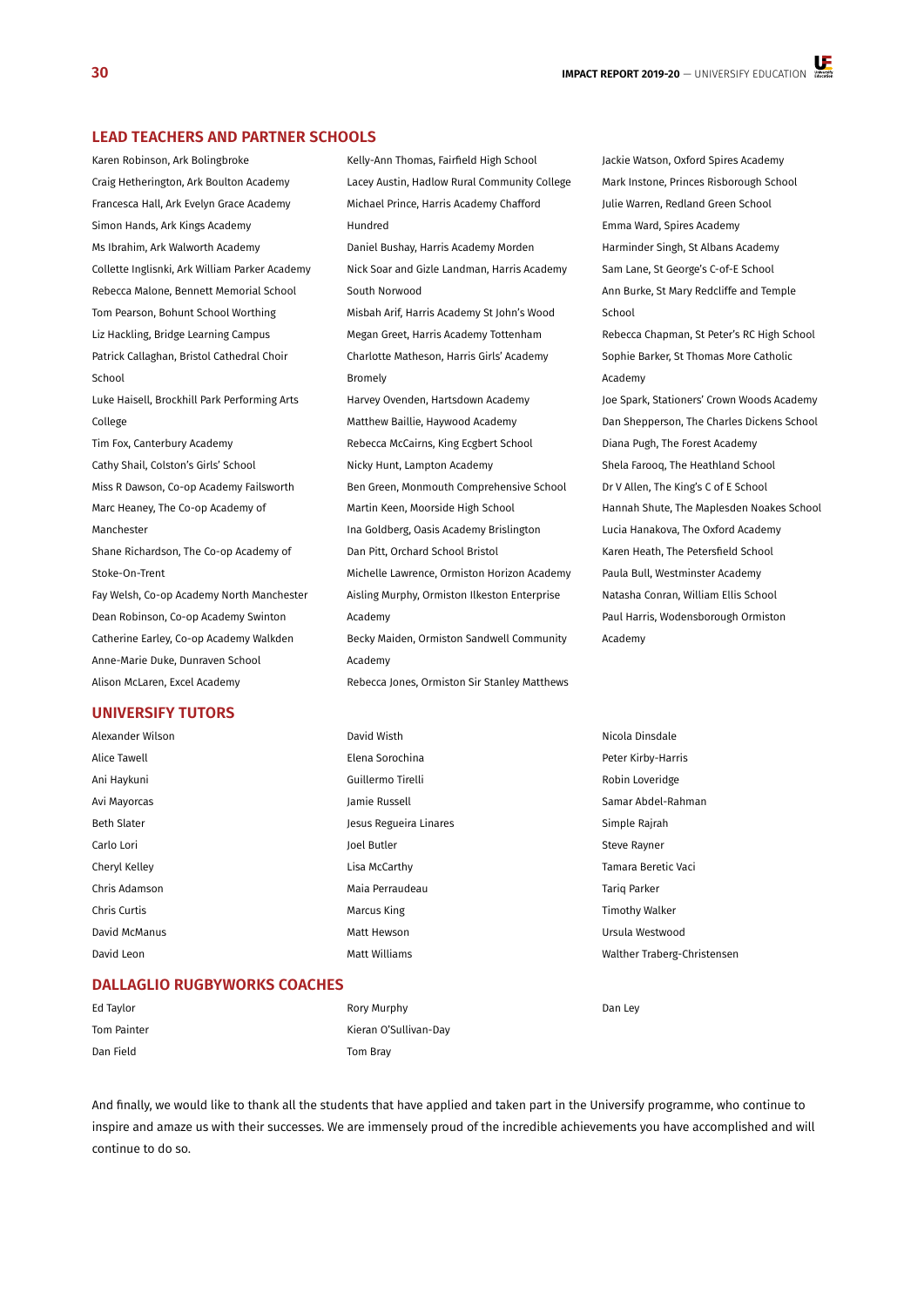